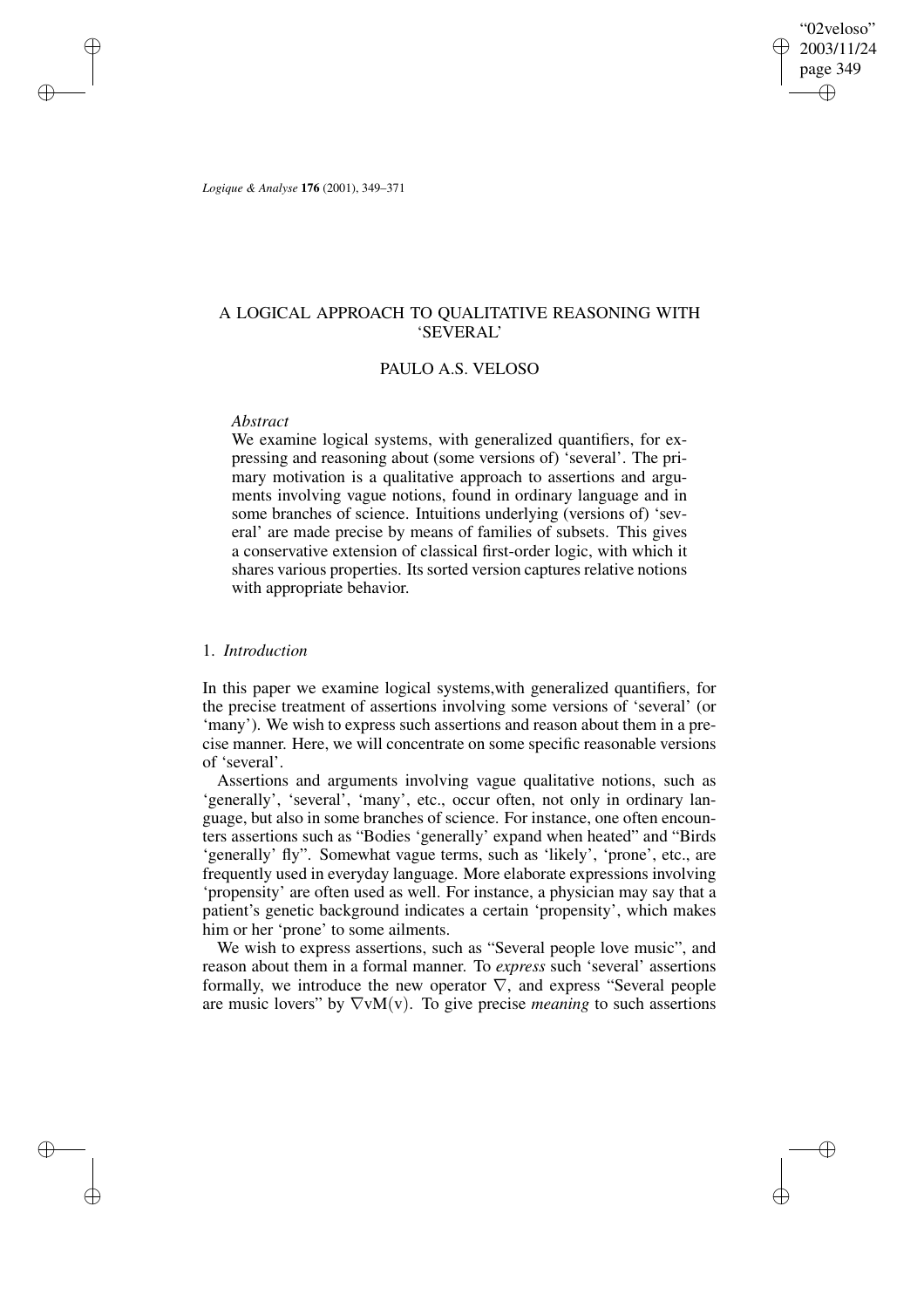"02veloso" 2003/11/24 page 350 ✐ ✐

✐

✐

#### 350 PAULO A.S. VELOSO

we extend the usual notions, by providing a family  $\mathcal C$  of 'sizable' sets, and stipulate that  $\nabla v M(v)$  means that the set  $\{p \in P : M(p)\}\$ , where P represents a set of people, is in the family  $\mathcal C$  as a rigorous counterpart for "the set of people that are music lovers is a 'sizable' set". To *reason* about such 'several' assertions in a formal manner, we will set up a deductive system by extending the classical first-order predicate calculus.

Our logic belongs to a family of closely connected systems with generalized quantifiers [16, 3] for qualitative reasoning about some vague notions. A logic with various generalized quantifiers, for notions such as 'many', 'few', etc., has been suggested as appropriate to treat quantified sentences in natural language [2]. Also, some traditional square-of-opposition relations among 'few', 'many', and 'most' have been analyzed [17]. Here, we concentrate on logical systems with generalized quantifiers for capturing some specific reasonable meanings of 'several' (or 'many')<sup>1</sup>. We aim at extending a treatment suggested in [9, 4] along the lines pursued in ultrafilter logic [5, 22, 23, 24].

The structure of this paper is as follows. We begin by motivating the usage of families of sets for capturing some intuitive ideas of 'several'. Next, we consider a basic system for reasoning about these versions of 'several': we introduce our (unsorted) logic for 'several', in section 3, and examine some properties, such as completeness, in section 4. More interesting situations, however, require assertions relative to several universes, involving "several birds" and "several penguins", for instance, which we take up in section 5, where we motivate ideas concerning 'relative several' and introduce our sorted framework for reasoning about versions of 'several' relative to various universes. Finally, section 6 presents some concluding remarks.

### 2. *Meanings of 'Several'*

In this section we discuss, trying to explain and justify, some issues in the precise treatment of assertions involving 'several'. We shall focus mainly on the usage of families of sets for capturing the intended meaning of such assertions by analyzing some basic intuitions and their underlying presuppositions.

 $1$  Other meanings as well as notions with similar meanings, like 'most', may be expected to be captured by related logics, such as filter logic [4, 9, 25]. We will comment some more on this point in the concluding section.

✐

✐

✐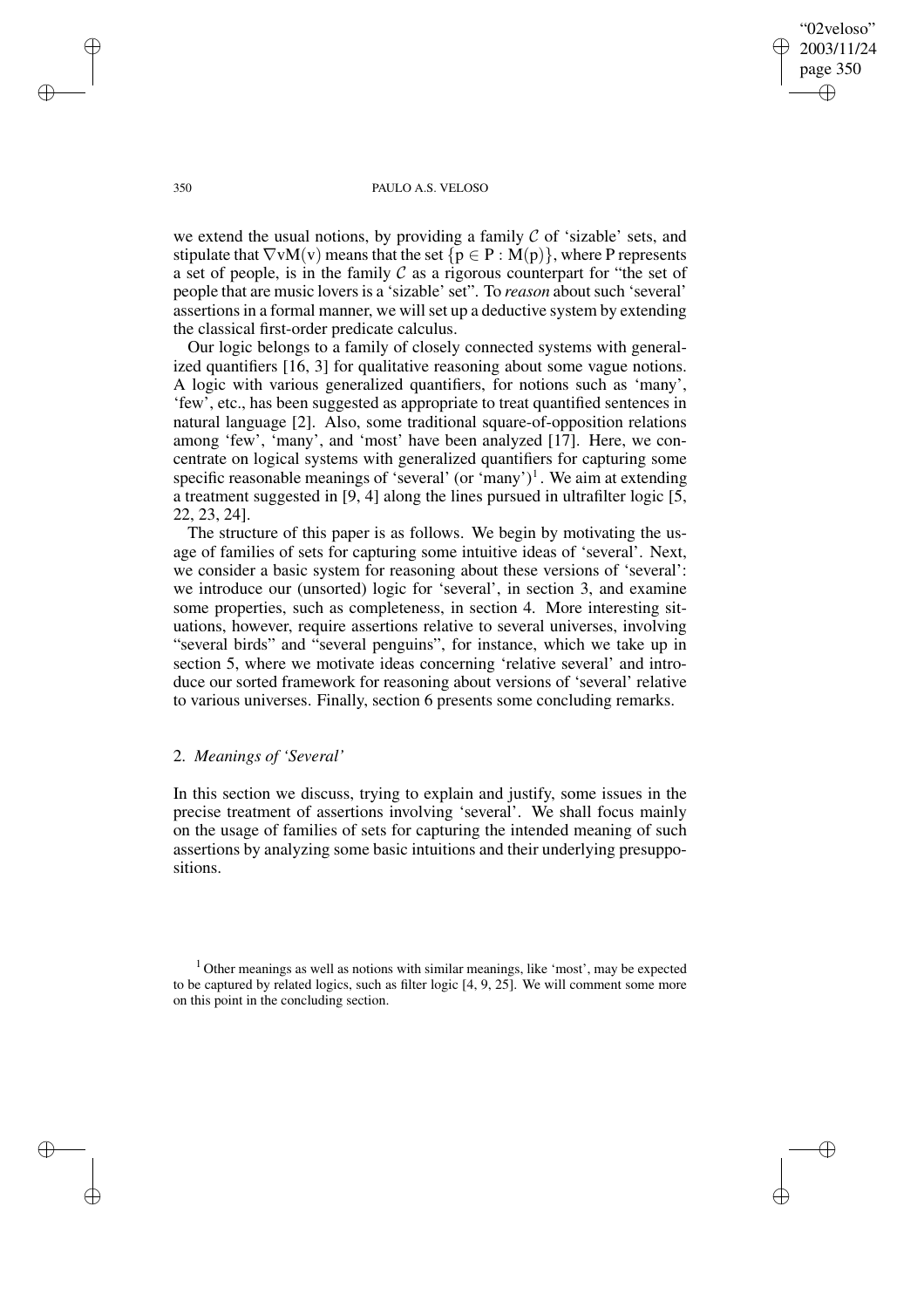"02veloso" 2003/11/24 page 351

✐

✐

✐

✐

# 2.1. *Some accounts for 'several'*

✐

✐

✐

✐

Various possible interpretations seem to be associated with somewhat vague notions of 'several'. We shall now examine some reasonable ones.

Consider an assertion of the form "Several objects have a given property". How is one to understand this assertion? What would be the possible grounds for accepting it? We shall now examine some answers to these questions stemming from possible accounts for 'several'.

Some accounts for 'several' try to explain it in terms of size.

For instance, consider the assertion "Several Viennese like waltz". A sizebased account for it might be "The Viennese that like waltz form a 'large' set", in the sense that their number is above, say, 1 million $2$ .

Such accounts of 'several' try to explicate "several objects have a given property" as "the objects having this property form a 'large' set", i.e., a set having 'high' cardinality, where 'high' is understood as above a stipulated threshold. Alternatively, we may say that the set of exceptional objects those failing to exhibit this property — is 'small', with similar sense.

For instance, consider the assertion "Several natural numbers fail to divide sixty". One may interpret, and explain, it by regarding it as asserting that "the divisors of sixty form a 'small' set", where 'small' is understood as finite. Similarly, one would understand the assertion "Several real numbers are irrational" as "the rational reals form a 'small' set", with 'small' now taken as (at most) denumerable.

Other accounts for 'several' may rely on relative frequency or probability. For instance, consider the assertion "Brazilians generally like soccer". A relative-frequency account for it may be "The Brazilians that like soccer form a 'likely' portion", with more than, say, 77% of the population. A size-based account for it might be "The Brazilians that like soccer form a 'sizable' set", in the sense that their number is above, say, 130 million<sup>3</sup>.

The accounts based on size and on relative frequency are similar, in that they try to reduce 'several' to a measurable aspect and a given threshold. They seek to explicate "several objects have property  $\varphi$ " as "the objects" having  $\varphi$  form a 'likely' (or 'large') set", i.e., a set having 'high' relative frequency (or cardinality), where 'high' is understood as above the given threshold (capturing some idea of 'high').

<sup>&</sup>lt;sup>2</sup> Here, we use 'Viennese' as "inhabitant of Vienna". Notice that this threshold may depend on the person. Other persons may be inclined to use other thresholds and accept that a set of Viennese is 'large' when its size exceeds 1.2 million or, say, 0.8 million.

<sup>3</sup> Brazil has about 170 million inhabitants. Here, we use 'Brazilian' as "inhabitant of Brazil".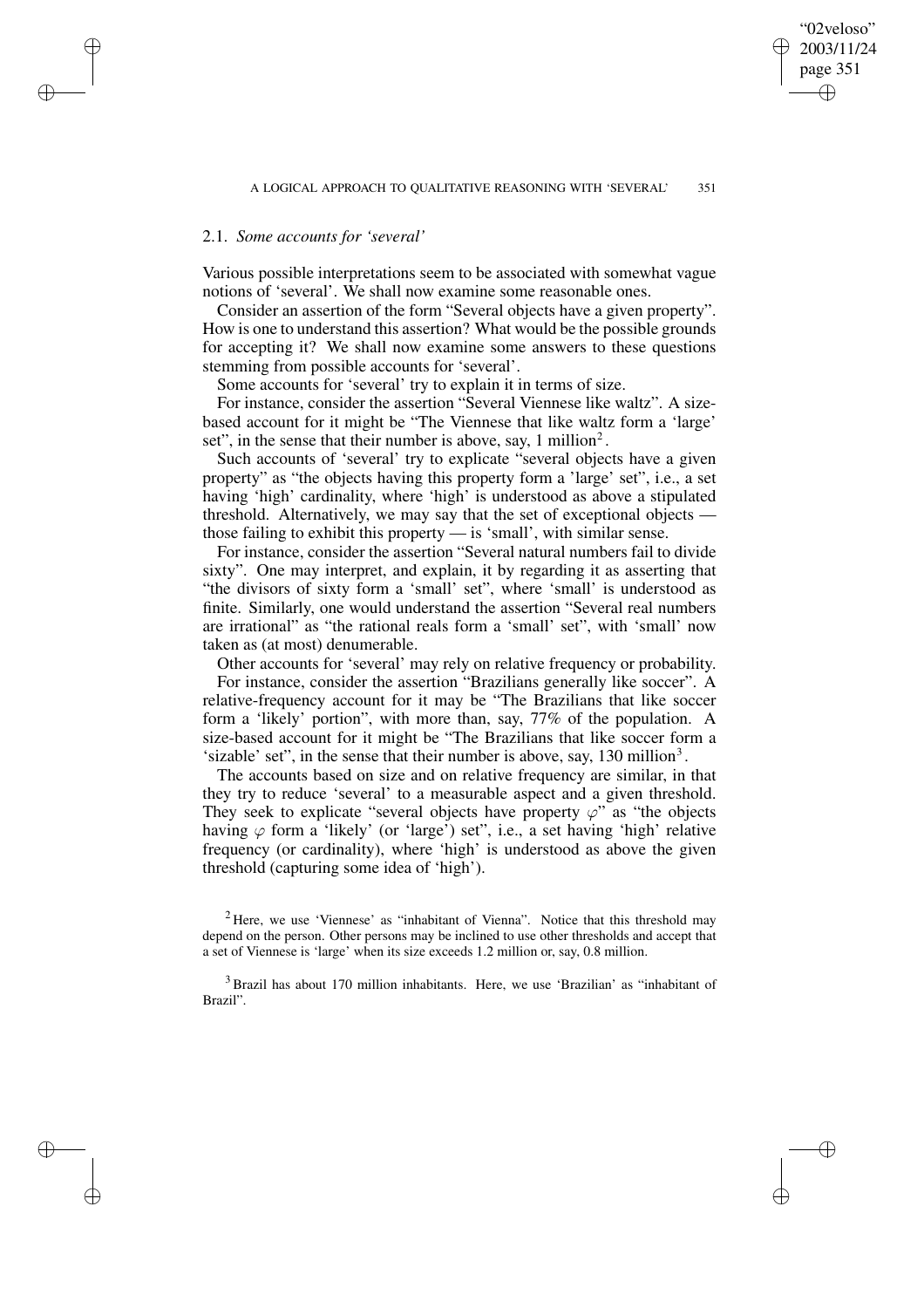352 PAULO A.S. VELOSO

"02veloso" 2003/11/24 page 352

✐

✐

✐

✐

These two metric accounts, however, differ in one important aspect, namely the behavior of the sets with 'several' elements under permutations of the universe. On the one hand, the 'large' account — cardinality above a given threshold — clearly fails to distinguish sets with the same cardinality: they are all either 'large' or non-'large'. In contrast, sets with the same size may very well have distinct probabilities<sup>4</sup>.

Still other accounts for 'several' (with more qualitative character) are also possible<sup>5</sup>. As more neutral names encompassing these, distinct, notions, we will prefer to use 'sizable' in lieu of 'large' or 'likely', and, accordingly 'negligible' for 'unlikely' or 'small'.

The previous terms are somewhat vague, the more so with the new ones. Nevertheless, they present some advantages. On the one hand, they do not resort to a somewhat arbitrary threshold. On the other hand, they have a wider range of applications, stemming from the interpretation of 'sizable' as carrying considerable weight or importance.

As an example of a possible interpretation of 'sizable', imagine that a socialite visiting Hollywood, and eager to attend interesting parties, receives the advice: "Interesting parties are those attended by celebrities". This advisor is understanding as 'sizable' sets of guests those including some celebrities, say Madonna or studio executives. Notice that, as our examples suggest, the notion of 'sizable' is relative to the situation or person<sup>6</sup>.

# 2.2. *'Several' and families of sets*

One usually understands "Several birds fly" as "The flying birds form a 'sizable' set". This indicates that the intended meaning of "Several objects have a given property" can be rendered as "The set of those objects having this property is sizable", in the sense of belonging to a given family of sizable sets.

 $4$ Indeed, any infinite universe V can be partitioned as the union of two sets X and Y with the same cardinality as V (by resorting to the axiom of choice); so V, X and Y cannot have all the same probability (since  $Prob(X) + Prob(Y) = Prob(V) = 1$  we cannot have  $Prob(X)=Prob(Y)=Prob(V)$ , even though they have the same size. For a finite universe, it suffices to consider a non-uniform probability distribution.

 $<sup>5</sup>$  For instance, accounts based on dense sets in a given topology [4, 9, 25].</sup>

 $<sup>6</sup>$ As an example illustrating the relative character of 'sizable' as carrying considerable</sup> importance, consider two sets: one consisting of thirty birds, and another one consisting of a couple of elephants. The Zoo director is likely to consider them equally important. An ornithologist, however, might rank the former as more important, whereas a truck driver in charge of transporting them would probably give more attention to the latter. So, a smaller set may be more important than a larger set, or just as important.

✐

✐

✐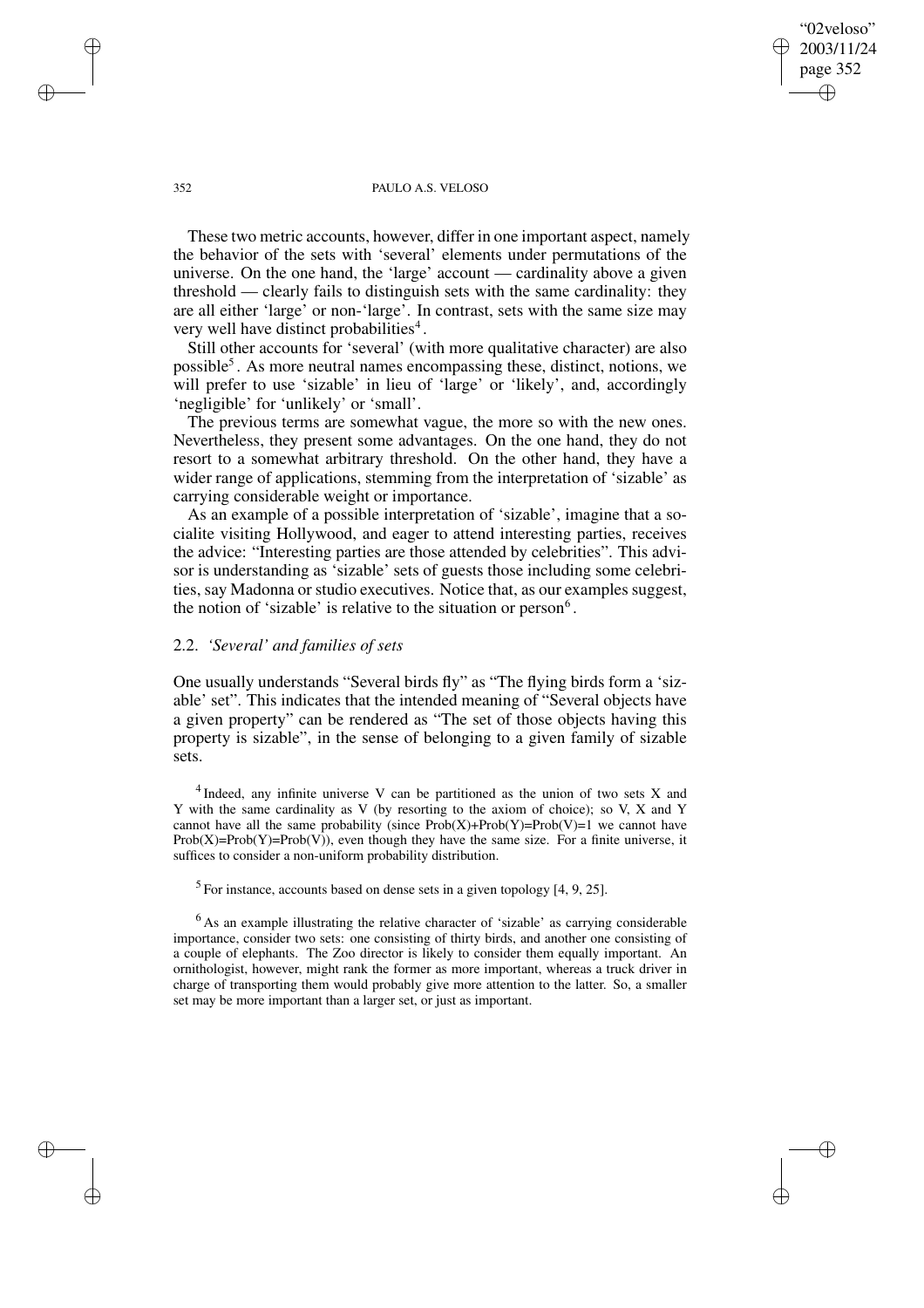"02veloso" 2003/11/24 page 353

✐

✐

✐

✐

The relative character of 'sizable' is embodied in the family of sizable sets, which may vary according to the situation. Such families, however, can be expected to share some general properties, if they are to be appropriate for capturing notions of 'sizable', such as 'large' or 'likely'.

Some properties that a family of sizable sets may, or may not, be expected to present are illustrated in the next example.

*Example* (Brazilians and shaving) Consider the universe of Brazilians, understood as "inhabitants of Brazil", and imagine that one accepts the following two assertions.

- 1. "Several Brazilians have their beards shaved",
- 2. "Several Brazilians shave their legs".

✐

✐

✐

✐

- In this case, one would probably accept also the following assertion: 3. "Several Brazilians have their beards shaved *or* sport a moustache".
- This, however, does not seem to be the case with
- 4. "Several Brazilians have their beards shaved *and* shave their legs". An explanation for not accepting assertion 4 is as follows<sup>7</sup>. The "Brazilians that have their beards shaved" are generally males, whereas the "Brazilians that shave their legs" are generally females. So, the "Brazilians that have their beards shaved *and* shave their legs" form a very small fraction of the population.

The preceding example illustrates the following ideas:

- if H is a subset of D and H has 'several' elements, then D also has 'several' elements;
- even though both H and L have 'several' elements, their intersection  $H \cap L$  may fail to have 'several' elements.

So, a family of sizable sets — of those having 'several' elements — is expected to be closed under supersets, but *not* under intersection.

We can now postulate some reasonable properties of a family  $\mathcal{C} \subseteq \wp(V)$ of sizable sets (in the sense of having 'several' elements) of a universe  $V^8$ .

The first property is, as suggested above, closure under supersets.

(⊇) Y ∈ C whenever Y  $\supseteq$  X ∈ C {"Supersets of sizable sets are sizable"}. A family  $C \subseteq \wp(V)$  closed under supersets will be called *upward closed*.

<sup>7</sup> The reason for accepting assertion 3 should be clear.

 $8$  Similar postulates for 'many' are suggested in [2]. For instance, our postulates ( $\supseteq$ ) and  $(\emptyset)$  below are versions of postulates SP2 and SP6, respectively, in [2 (p. 208, 209)].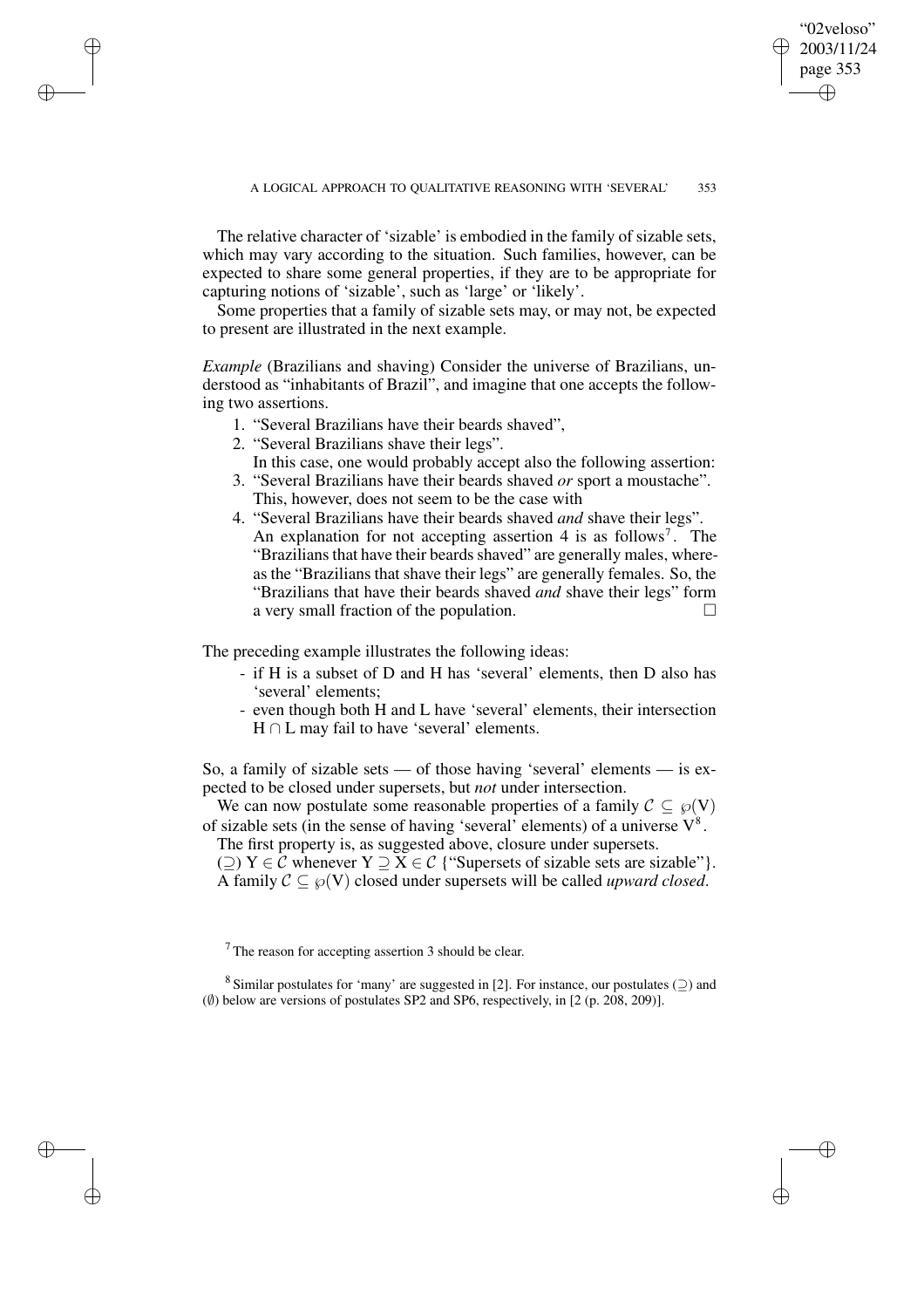### "02veloso" 2003/11/24 page 354 ✐ ✐

✐

✐

#### 354 PAULO A.S. VELOSO

The other two properties concern the non-triviality of our notion of 'sizable': the existence of sizable and non-sizable sets<sup>9</sup>.

(V)  $V \in \mathcal{C}$  {"The universe V is sizable" }.

( $\emptyset$ )  $\emptyset \notin \mathcal{C}$  {"The empty set  $\emptyset$  is not sizable" }.

A family  $C \subseteq \wp(V)$  with properties (V) and ( $\emptyset$ ) will be called *proper*.

Thus, we are suggesting that a family of sizable sets — of those having 'several' elements — is a proper upward closed family, but not necessarily a filter<sup>10</sup>. More definitely, each family of sets with 'several' elements is proper and upward closed, and, conversely, each notion of 'several' gives rise to an upward closed family, which will be proper if the notion is non-trivial.

Under the light of these observations, the interpretation of "several objects have property  $\varphi$ " as "the set of objects having property  $\varphi$  is sizable" can be seen to amount to "the set of objects having  $\varphi$  belongs to a given proper upward closed family".

Thus, generalized quantifiers, denoting families of sets [2 (p. 163)], now appear natural to capture our notion of 'several'.

# 3. *Logic for 'Several'*

Our logic for 'several' extends classical first-order logic by a generalized quantifier  $\nabla$ , whose behavior will be seen to be intermediate between  $\forall$  and  $\exists$ . We now examine this logic  $\mathcal{L}_{\omega\omega}(\rho)^s$  — its syntax, semantics and axiomatics — and illustrate some of its features. In examples, we may paraphrase "several objects" by "objects generally".

We use familiar logical concepts and notations, as in [1, 6, 7, 8, 20]. We consider a fixed denumerably infinite set V of for variables. Given a signature (logical type)  $\rho$ , with repertoires of symbols (distinct from the variables) for predicates, functions and constants, we let  $L(\rho)$  be the usual first-order language (with equality  $\approx$ ) of signature  $\rho$ , closed under the propositional connectives and the classical quantifiers ∀ and ∃.

# 3.1. *Syntax of* ∇

We will use  $L^{\nabla}(\rho)$  for the extension of the usual first-order language  $L(\rho)$ obtained by adding the new operator  $\nabla$ .

<sup>9</sup> In view of postulate ( $\supseteq$ ), the existence of some sizable set is equivalent to the universe being sizable, and the existence of a non-sizable set is equivalent to the empty set being non-sizable.

 $10$  Filters may be appropriate for other, stronger, notions [9, 25].

✐

✐

✐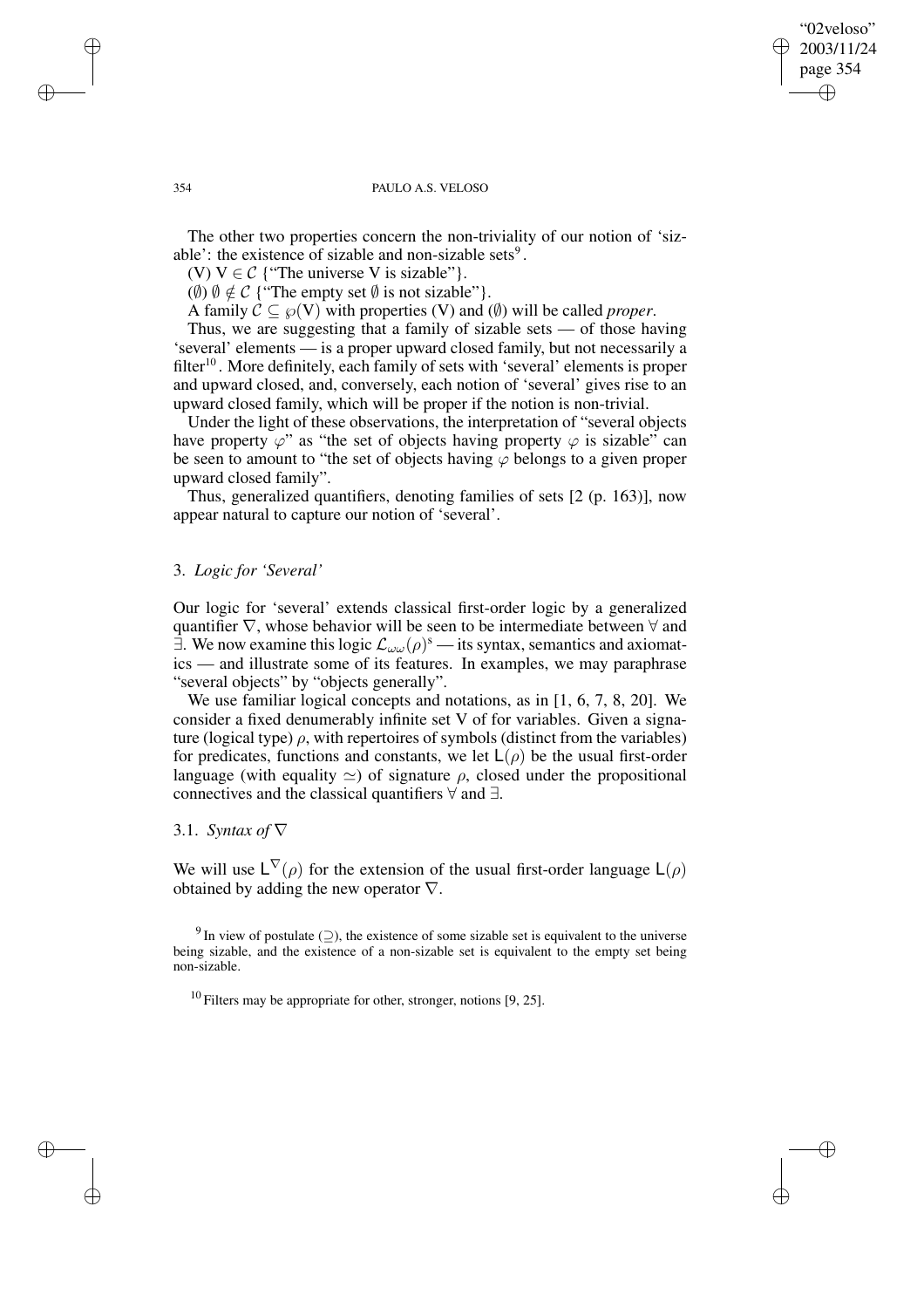✐

The formulas of  $L^{\nabla}(\rho)$  are built by the usual formation rules and the following new variable-binding *formation rule* for generalized formulas:

( $\nabla$ ) for each variable  $v \in V$ , if  $\varphi$  is a formula in  $L^{\nabla}(\rho)$  then so is  $\nabla v\varphi$ .

We shall also employ the notation  $\varphi$ [v := t] for the result of substituting term t for all the free occurrences of variable v in formula  $\varphi$ , which we may simplify to  $\varphi(t)$ , when safe. Other syntactic notions, such as sentence, etc., can be appropriately adapted.

The next example illustrates the expressive power of such languages.

*Example* (Expressive power of  $\nabla$ ) Consider signature  $\lambda$  consisting of the binary predicate L (with  $L(x,y)$  standing for x loves y). We can then express some assertions by means of first-order sentences; for instance, "Everybody loves somebody" by ∀x∃y L(x,y) and "Somebody loves everybody" by ∃x∀y  $L(x,y)$ .

Some assertions expressed by means of the quantifier  $\nabla$  are as follows.

- "Several people love somebody" by  $\nabla x \exists y L(x,y)$ .
- "Somebody loves several people" by  $\exists x \nabla y L(x,y)$ .
- "Everybody loves several people" by  $\forall x \nabla y L(x,y)$ .
- "Several people love everybody" by  $\nabla x \forall y L(x,y)$ .
- "People generally love each other" (in the sense "Several people love several people") by  $\nabla x \nabla y L(x,y)$ .

These sentences indicate several ways of using the new quantifier  $\nabla$ .  $\square$ 

#### 3.2. *Upward closed semantics for 'several'*

✐

✐

✐

✐

The semantic interpretation for our logic of 'several' is provided by enriching first-order structures with upward closed families of sets and extending the usual definition of satisfaction to the generalized quantifier  $\nabla$ .

An *upward closed structure*  $\mathfrak{M}^{\mathcal{C}} = (\mathfrak{M}, \mathcal{C})$  for signature  $\rho$  consists of a first-order structure  $\mathfrak M$  for signature  $\rho$  together with a proper upward closed family C over the universe M of  $\mathfrak{M}$ .

We extend the usual definition of *satisfaction* of a formula  $\varphi$  in a structure under an assignment  $\mathfrak{s}: V \to M$  to variables as follows

 $(E^{\nabla})$  for a generalized formula  $\nabla v\varphi$ , we define  $\mathfrak{M}^{\mathcal{C}} \models \nabla v\varphi[\mathfrak{s}]$  iff the set  ${m \in M : \mathfrak{M}^{\mathcal{C}} \models \varphi[\mathfrak{s}(v \mapsto m)]}$  belongs to the upward closed family  $\mathcal{C}$ ; where, as usual,  $\mathfrak{s}(v \mapsto m)$  is the assignment agreeing with  $\mathfrak{s}$  on every variable but v, and  $\mathfrak{s}(v \mapsto m)(v) = m$ .

As usual, satisfaction of a formula depends only on the realizations assigned to its symbols<sup>11</sup>. Thus, satisfaction for purely first-order formulas

 $11$  In particular, satisfaction of a formula hinges only on the values assigned to its free variables.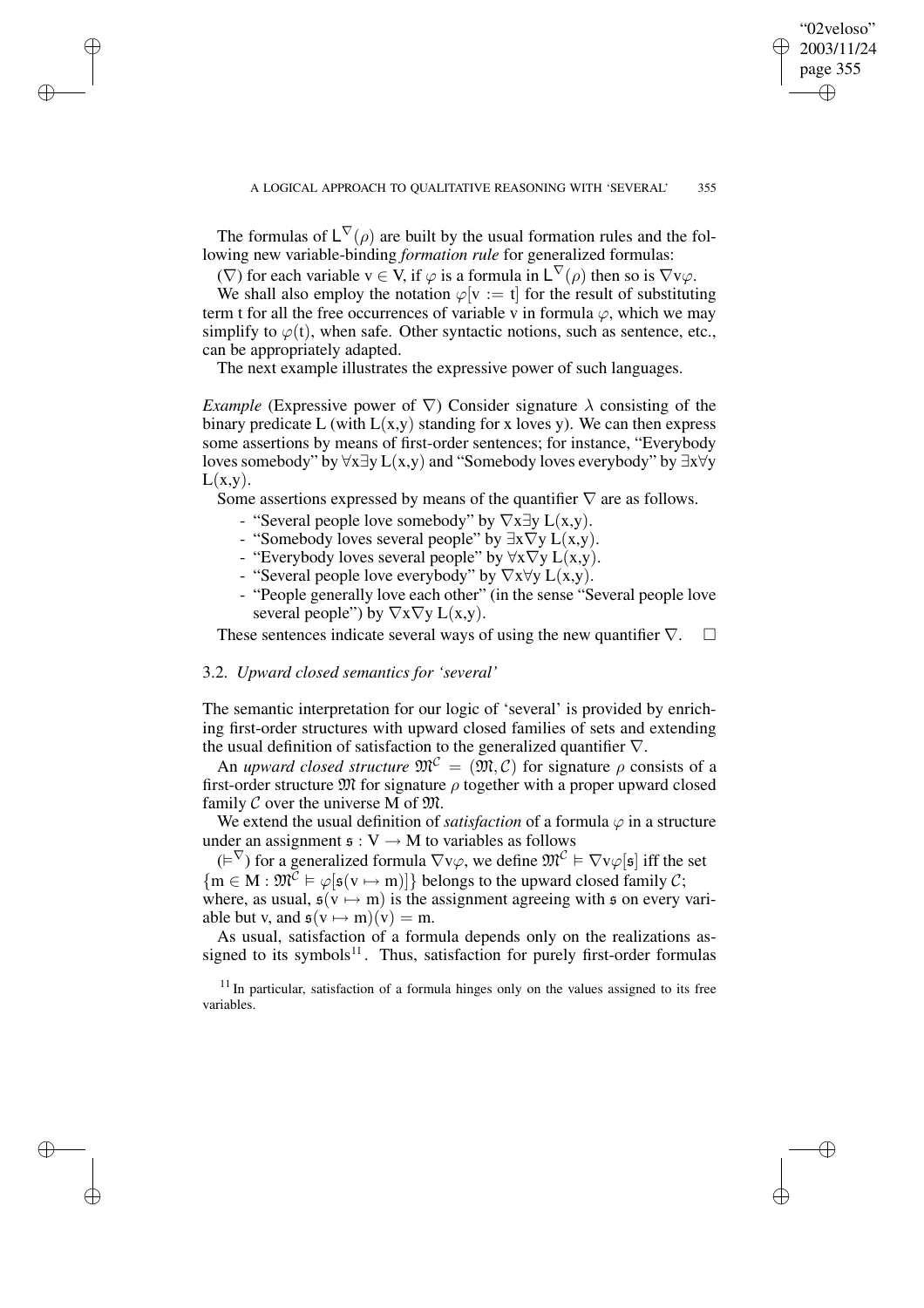✐

#### 356 PAULO A.S. VELOSO

(without  $\nabla$ ) does not depend on the family C, i.e., for a formula  $\varphi$  of  $\mathsf{L}(\rho)$ , we have  $\mathfrak{M}^{\mathcal{C}} \models \varphi[\mathfrak{s}]$  iff  $\mathfrak{M} \models \varphi[\mathfrak{s}]$ .

Other semantic notions, such as reduct, model ( $\mathfrak{M}^{\mathcal{C}} \models \Gamma$ ), validity, etc., are as usual.

Also, the notion of *upward closed consequence* is as expected:  $\Gamma \models^{\mathcal{C}} \tau$  iff  $\mathfrak{M}^{\mathcal{C}} \models \tau$  whenever  $\mathfrak{M}^{\mathcal{C}} \models \Gamma$ .

The behavior of the new generalized quantifier  $\nabla$  is easily seen to be intermediate between those of the classical quantifiers. The behavior of iterated ∇'s, however, contrasts sharply with the commutativities of each classical ∀ and  $\exists$ : the formulas  $\nabla y \nabla x \varphi \rightarrow \nabla x \nabla y \varphi$  fail to be valid.

# 3.3. *Axiomatics of upward closed logic*

We will now formulate a deductive system for our logic by adding schemas, coding properties of upward closed families of sets, to a calculus for classical first-order logic.

We set up a deductive system for upward closed logic by taking a sound and complete deductive calculus for classical first-order logic, with Modus Ponens as the sole inference rule (as in  $[7 (p. 104))]^{12}$ , and extending its set  $A(\rho)$  of axiom schemas by adding a set  $B^{s}(\rho)$  of new axiom schemas (coding properties of upward closed families), to form  $A^{s}(\rho) = A(\rho) \cup B^{s}(\rho)$ .

The set  $B^s(\rho)$  of new axiom schemas consists of all the generalizations of the following four schemas (where  $\varphi$ ,  $\psi$  and  $\theta$  are formulas of  $L^{\nabla}(\rho)$ ):

$$
\begin{array}{l} [\forall \nabla] : \forall \mathbf{v} \varphi \rightarrow \nabla \mathbf{v} \varphi; \\ [\rightarrow \nabla] : \forall \mathbf{v} (\psi \rightarrow \theta) \rightarrow (\nabla \mathbf{v} \psi \rightarrow \nabla \mathbf{v} \theta); \\ [\nabla \exists] : \nabla \mathbf{v} \varphi \rightarrow \exists \mathbf{v} \varphi; \\ [\nabla \nu] : \nabla \mathbf{v} \varphi \rightarrow \nabla \mathbf{u} \varphi \text{ [v := u], for a new variable u}^{13}. \end{array}
$$

These four axiom schemas express properties of upward closed families by means of  $\nabla$ , the last one covering a version of alphabetic variants<sup>14</sup>.

Thus, upward closed derivability amounts to first-order derivability from the upward closed schemas, more precisely:

 $12$  Using such a system is convenient, but not strictly necessary. In it, generalization becomes a derived rule [8 (p. 109)].

<sup>13</sup> By a new variable we mean one not occurring in formula  $\varphi$ .

<sup>14</sup> Schemas similar to  $\left[\rightarrow \nabla\right]$  and  $\left[\nabla \nu\right]$  appear in [12]. Also, one may replace the schemas [ $\forall \nabla$ ] and [ $\nabla \exists$ ] by the axioms  $\nabla v \sim v$  and  $\neg \nabla v \neg v \simeq v$ , much as in the case of topological logic [19].

✐

✐

✐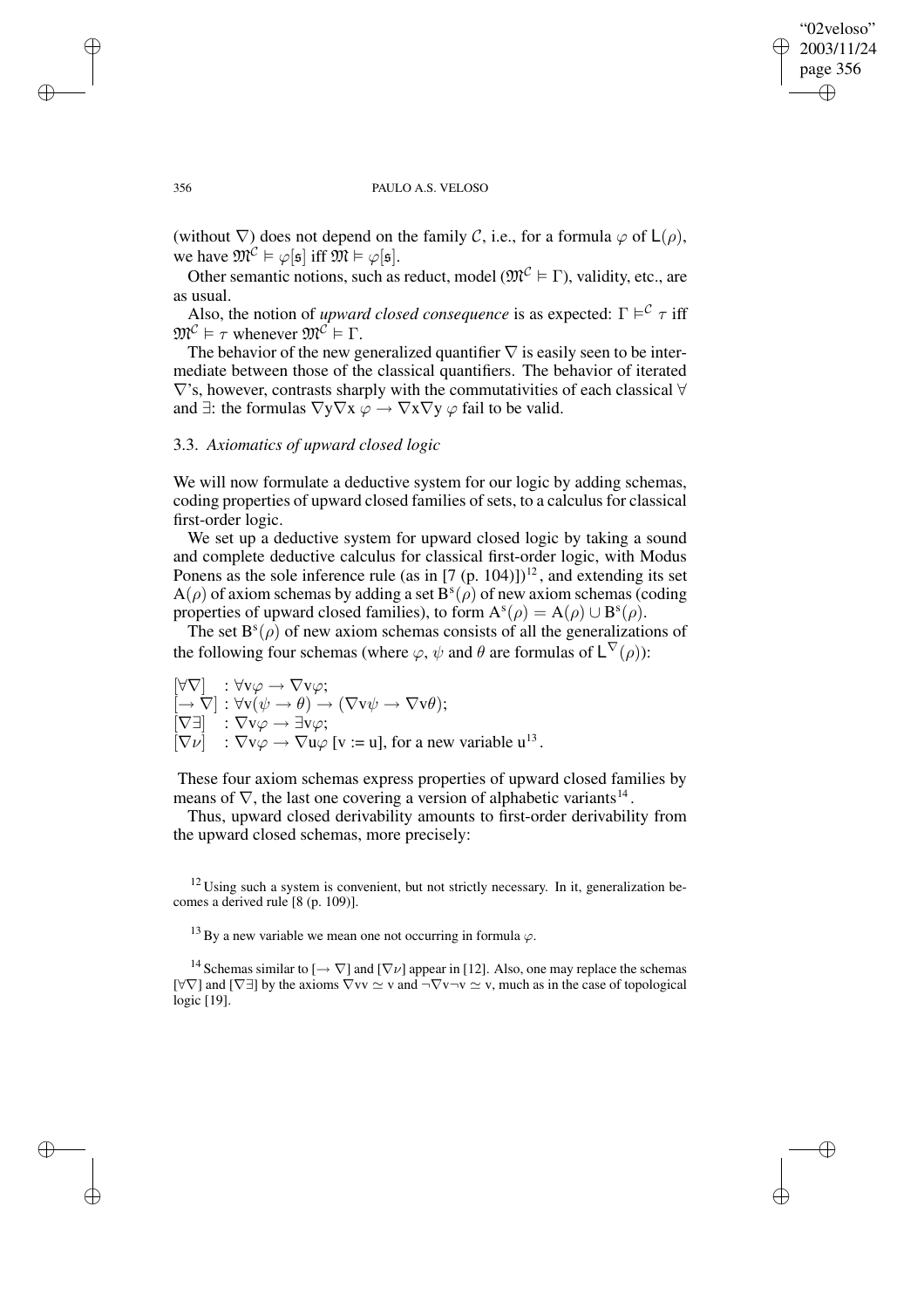✐

$$
\Gamma \vdash^{s} \varphi \text{ iff } \Gamma \cup A^{s}(\rho) \vdash \varphi \qquad (\vdash^{s} \& \vdash).
$$

In particular, we have monotonicity of  $\vdash^s: \Gamma \cup \Delta \vdash^s \varphi$ , whenever  $\Gamma \vdash^s \varphi$ . All the formulas  $\forall v(\psi \leftrightarrow \theta) \rightarrow (\nabla v \psi \leftrightarrow \nabla v \theta)$  are provable. As a result, we have substitutivity of equivalents: if  $\Gamma \vdash^{s} \psi \leftrightarrow \hat{\theta}$  then  $\Gamma \vdash^{s} \nabla v \psi \leftrightarrow$  $\nabla \mathbf{v}\theta$ .

*Example* (People in conflict). Consider the following facts about a universe of people.

- 1. "People generally oppose those in conflict with any one with whom they sympathize", in the sense "Several people oppose several people in conflict with any one with whom they sympathize", expressed by  $\nabla x \forall y \nabla z[S(x, y) \wedge K(z, y) \rightarrow O(x, z)].$
- 2. "Several people sympathize with Charles", expressed by  $\nabla y S(y, c)$ .

Then, one can infer the sentence  $\nabla x \nabla z[K(z, c) \rightarrow O(x, z)]$  {expressing "People generally oppose those in conflict with Charles"  $\Box$ 

Other usual deductive notions, such as (maximal) consistent sets, witnesses, conservative extension [7, 20], can be appropriately adapted.

#### 4. *Upward Closed Logic*

We shall now establish some properties of our logic for 'several', including soundness and completeness of our deductive system with respect to upward closed consequence.

# 4.1. *Soundness*

✐

✐

✐

✐

We first examine the soundness of our deductive system with respect to consequence. As usual, soundness is easily established.

Indeed, the schemas in  $B^{s}(\rho)$  code properties of upward closed families, so they hold in all upward closed structures<sup>15</sup>. Thus, as Modus Ponens preserves validity, we have soundness of our deductive system with respect to consequence:  $\vdash^{s} \subseteq \models^{\mathcal{C}}$ .

<sup>15</sup> Clearly, the schemas  $[\forall \nabla], [\nabla]$  and  $[\rightarrow \nabla]$  code properties of upward closed families. As for  $[\nabla \nu]$ , if variable u does not occur in  $\varphi$ , we have  $\mathfrak{M}^{\mathcal{C}} \models \varphi[v := u][\mathfrak{s}]$  iff  $\mathfrak{M}^{\mathcal{C}} \models$  $\varphi[\mathfrak{s}(v \mapsto \mathfrak{s}(u))],$  so  $\mathfrak{M}^{\mathcal{C}} \models \nabla v\varphi[\mathfrak{s}]$  iff  $\mathfrak{M}^{\mathcal{C}} \models \nabla u\varphi[v := u][\mathfrak{s}].$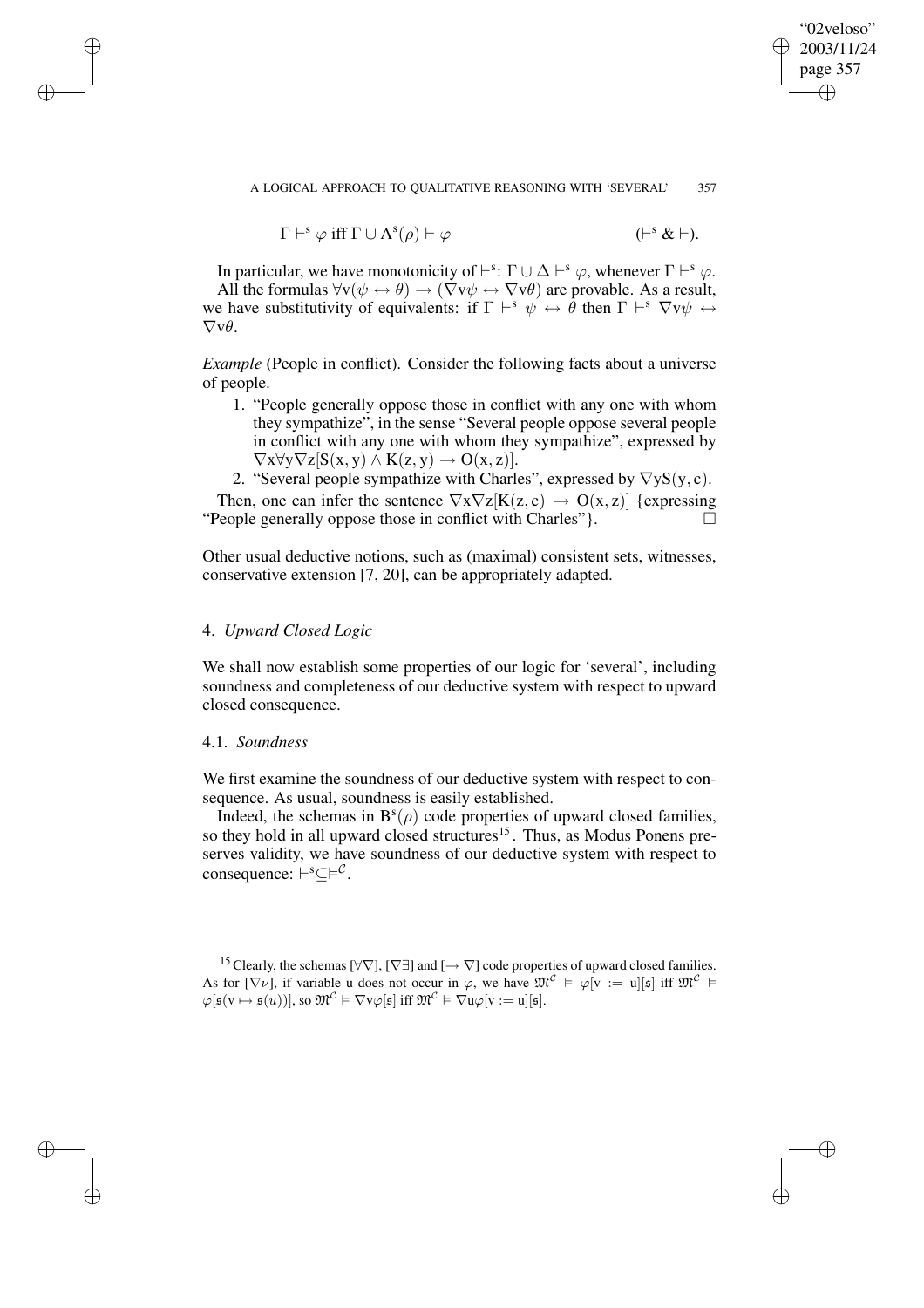358 PAULO A.S. VELOSO

*"02veloso" 2003/11/24 page 358*

✐

✐

✐

✐

# 4.2. *Completeness*

To show our deductive system complete with respect to consequence, we can adapt Henkin's well-known proof for classical first-order logic [11, 7, 20]. The main point is providing an upward closed family, which we can do by means of witnesses. We proceed to outline how this can be done.

Given a consistent set  $\overline{\Gamma}$  in  $\mathsf{L}^\nabla(\rho)$ , we can extend it to a maximal consistent set  $\Sigma$  in language  $L^{\nabla}(\rho \cup C)$ , with witnesses for the existential sentences of  $L^{\nabla}(\rho \cup C)$  in set C of new constants with  $|C| \leq |L^{\nabla}(\rho)|^{16}$ . Considering the set T of variable-free terms of  $L(\rho \cup C)$ , form the canonical structure  $\mathfrak{H}$ , for signature  $\rho \cup C$  as usual. It has universe  $H = T / \approx$  where  $t' \approx t''$  iff  $\Sigma \vdash^s \check{\mathsf{t}}' \simeq \mathsf{t}''$ .

We can now provide an upward closed family, by considering the single free-variable formulas of  $L^{\nabla}(\rho \cup C)$ , as follows. We consider the set  $\varphi^{\Sigma}$  =  $\{t/\approx\in H : \varphi|v:=t\} \in \Sigma\}$  represented in  $\Sigma$  by formula  $\varphi$  of  $L^{\nabla}(\rho \cup C)$ , with single free variable v, form the family  $\nabla \Sigma = {\varphi^{\Sigma} \subseteq H : \nabla \nu \varphi \in \Sigma}$ of those provably sizable, and close it under supersets, to obtain the upward closed family  $\mathcal{C}_{\Sigma} = \{ X \subseteq H : \varphi^{\Sigma} \subseteq X \text{, for some } \varphi^{\Sigma} \in_{\nabla} \Sigma \}.$ 

By our axioms, this upward closed family  $\mathcal{C}_{\Sigma} \subseteq \wp(H)$  is proper. So, we use it to expand the canonical structure  $\mathfrak H$  to an upward closed structure  $\mathfrak{H}^{\mathcal{C}_{\Sigma}} = (\mathfrak{H}, \mathcal{C}_{\Sigma}) \text{ for } \mathsf{L}^{\nabla}(\rho \cup \mathbf{C}).$ 

We can now show, by induction:  $\mathfrak{H}^{\mathcal{C}_{\Sigma}} \models \tau$  iff  $\Sigma \vdash^s \tau$ , for each sentence  $\tau$  of  $L^{\nabla}(\rho \cup C)$ . The inductive step for the new quantifier  $\nabla^{17}$ , namely,  $\mathfrak{H}^{\mathcal{C}_{\Sigma}} \models \nabla v\varphi$  iff  $\Sigma \vdash^s \nabla v\varphi$ , follows from the property  $\varphi^{\Sigma} \in \mathcal{C}_{\Sigma}$  iff  $\varphi^{\Sigma} \in_{\nabla} \Sigma$ (due to schema  $[\rightarrow \nabla]$ ).

We thus have a Löwenheim-Skolem Theorem for our upward closed logic.

# *Löwenheim-Skolem for upward closed logic*

Each consistent set  $\Gamma$  of sentences of  $\mathsf{L}^{\nabla}(\rho)$  has an upward closed model  $\mathfrak{H}^{\mathcal{C}_{\Sigma}} = (\mathfrak{H}, \mathcal{C}_{\Sigma})$  with cardinality at most  $| L^{\nabla}(\rho) | (|\mathfrak{H}| \leq | L^{\nabla}(\rho)|).$ 

Hence, we have the desired result for our logical system.

<sup>16</sup> The properties of conservative extensions by the addition of witnesses and of maximal consistent extensions for our deductive system can be established as in classical first-order logic (the former by using the Deduction Theorem) by relying on the above connection  $($  $\vdash$ <sup>s</sup>  $& \rightarrow$ .

 $17$  The inductive steps for the propositional connectives as well as for the classical quantifiers ∀ and ∃ are as in Henkin's proof.

✐

✐

✐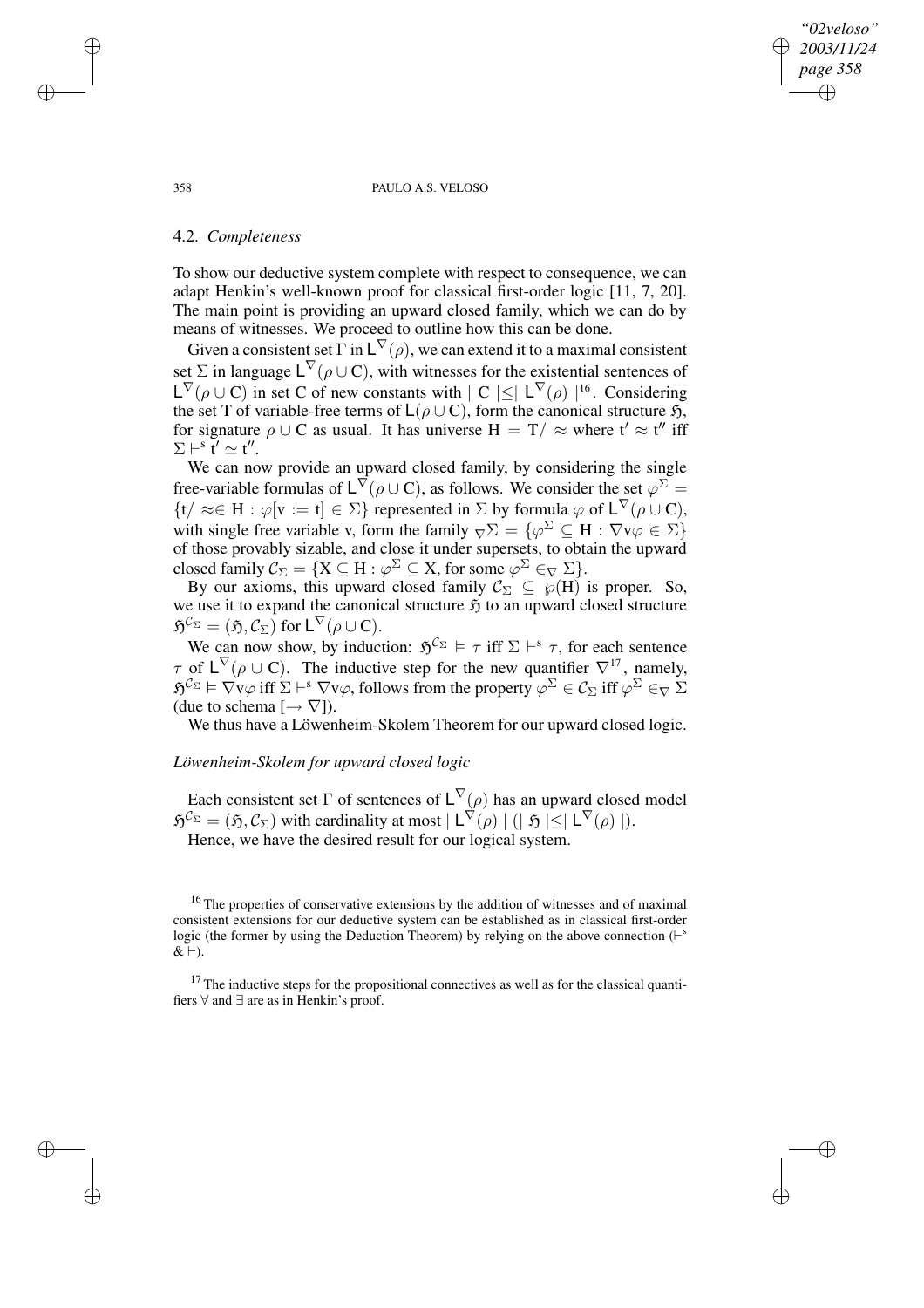*"02veloso" 2003/11/24 page 359*

✐

✐

✐

✐

Theorem 1: Completeness of  $\vdash^{\text{s}}$  with respect to  $\vdash^\mathcal{C}$ *The deductive system*  $\vdash^s$  *is complete with respect to upward closed conse-* $\alpha$  *quence:*  $\Gamma \vdash^s \tau$  *whenever*  $\Gamma \models^{\mathcal{C}} \tau$ .

# 4.3. *Other metamathematical properties*

✐

✐

✐

✐

We now examine other metamathematical properties of our logic  $\mathcal{L}_{\omega\omega}(\rho)^s$ .

We have a sound and complete deductive system for upward closed logic. As usual, such a result transfers the finitary character of derivability  $\vdash^s$  to the compactness of the semantical consequence  $\models^{\mathcal{C}}$ . Thus, our logic is a proper extension of classical first-order logic with compactness and Löwenheim-Skolem properties $^{18}$ .

Also, our logic  $\mathcal{L}_{\omega\omega}(\rho)$ <sup>s</sup> for 'several' has some other connections with classical first-order logic  $\mathcal{L}_{\omega\omega}(\rho)$ : the pleasing fact that it is a conservative extension of classical first-order logic as well as related reductions of some consequences to first-order.

*Proposition 2*: *Conservativeness of upward closed logic over classical logic For each set*  $\Delta \cup \{\sigma\}$  *of sentences of*  $\mathsf{L}(\rho)$  :  $\Delta \vdash \sigma$  *iff*  $\Delta \vdash^s \sigma$ .

*Proof outline.* A first-order model  $\mathfrak{M} \models \Delta$  can be expanded to an upward closed model  $\mathfrak{M}^{\mathcal{C}} \models \Delta$ , which yields the  $(\Leftarrow)$  part. The  $(\Rightarrow)$  part follows the connection  $(F^s \& F)$ .  $s \& +$ ).

We will now examine some reductions of generalized consequences of a first-order theory to first-order consequences.

By a *simply generalized formula* we mean one of the form ∇vϕ, for some purely first-order formula  $\varphi$ . We will use the idea of *upward closure* of a subset S of the universe V:  ${}_{\mathcal{S}}\mathcal{C} = \{X \subseteq V : S \subseteq X\}^{19}$ .

The next result shows that, in the context of a purely first-order theory, inference and refutation of simply generalized formulas can be reduced to first-order consequences.

<sup>&</sup>lt;sup>18</sup> The apparent conflict with Lindström's results [13, 3] is explained by our concept of structure (with a family of subsets). Lindström's first theorem asserts: "no *regular* logical system with more expressive power than classical first-order logic has both compactness and Löwenheim-Skolem properties", but the structures for a regular logical system are the usual first-order structures (providing realizations only for the symbols of the signature) [7 (p. 193– 199)].

<sup>&</sup>lt;sup>19</sup> The upward closure sC is an upward closed family, which is proper iff  $S \neq \emptyset$ .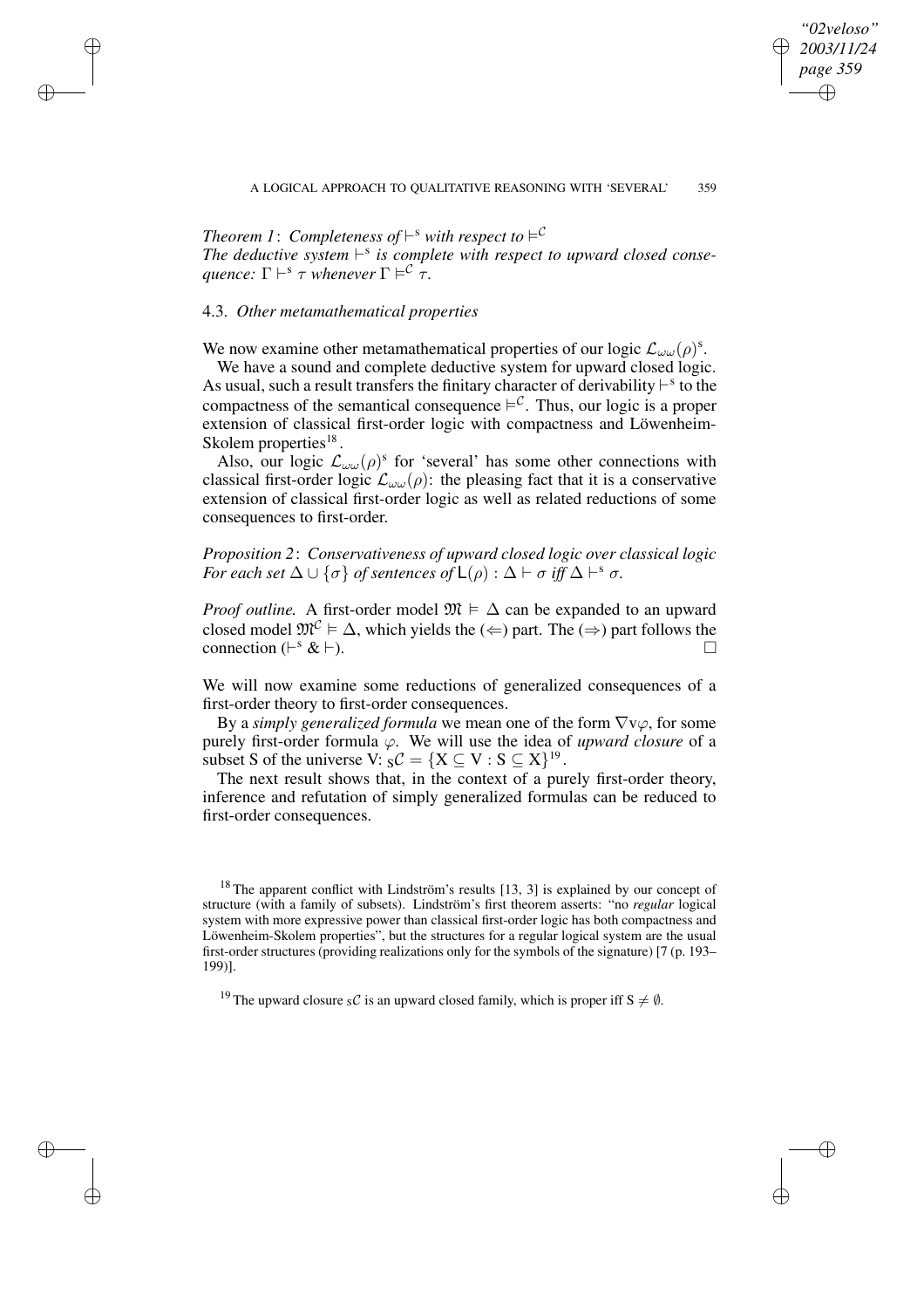### "02veloso" 2003/11/24 page 360 ✐ ✐

✐

✐

#### 360 PAULO A.S. VELOSO

*Proposition 3*: *Simply generalized sentences and first-order theory Consider a set*  $\Delta$  *of sentences of*  $\mathsf{L}(\rho)$  *and a formula*  $\varphi$  *of*  $\mathsf{L}(\rho)$ *.* 

- a) *Inference of simply generalized formula*  $\nabla \nu \varphi$ :  $\Delta \vdash^s \nabla \nu \varphi$  *iff*  $\Delta \vdash$ ∀vϕ*.*
- b) *Refutation of simply generalized formula*  $\nabla \nu \varphi$ :  $\Delta \vdash^s \neg \nabla \nu \varphi$  *iff*  $\Delta \vdash$ ¬∃vϕ*.*

*Proof outline.* For the  $(\Rightarrow)$  part of each item, we use the upward closure of a nonempty set to expand a first-order model  $\mathfrak{M} \models \Delta$  to an upward closed model  $\mathfrak{M}^{\mathcal{C}} \models \Delta$ . The  $\leftrightarrow$  parts follow from the conservativeness of  $\mathcal{L}_{\omega\omega}(\rho)^s$ over  $\mathcal{L}_{\omega\omega}(\rho)$  and the schemas in 3.3: [ $\forall \nabla$ ], for (a), and [ $\nabla \exists$ ], for (b).

*Example* (Theories of solid metals). Consider consistent theories, with a constant h (for mercury) and a unary predicate S (for "being solid"), giving information about which metals are solid under ordinary conditions.

a. First, consider a purely first-order theory  $\Delta$ , with axioms  $\neg S(h)$ ,  $\forall v$ [ $\neg v \simeq$  $h \rightarrow S(v)$ ] and  $\exists v \neg v \simeq h$ , expressing "Mercury is not solid", "Every metal, other than mercury, is solid" and "Mercury is not the only metal", respectively.

In this case, we have both  $\Delta \nvDash^{s} \nabla vS(v)$  and  $\Delta \nvDash^{s} \neg \nabla vS(v)$ . So, we cannot decide whether "several metals are solid".

b. Now, consider a consistent theory  $\Gamma$  extending  $\Delta$  with the generalized information  $\nabla v \neg v \simeq h$  for "Several metals are distinct from mercury".

Then, one concludes that "several metals are solid", as  $\Gamma \vdash^s \nabla v S(v)$ .  $\Box$ 

We can also reduce to first-order some consequences of an extension of a first-order theory by a single simply generalized axiom. So, the consequences, in this case too, become somewhat trivialized.

*Proposition 4*: *Extension by a simply generalized axiom and classical logic Consider a set*  $\Delta$  *of sentences of*  $\mathsf{L}(\rho)$  *and a formula*  $\psi$  *of*  $\mathsf{L}(\rho)$ *.* 

a) *For every formula*  $\theta$  *of*  $\mathsf{L}(\rho)$ *, we have:* 

$$
\Delta \cup \{\nabla v \psi\} \vdash^s \nabla v \theta \text{ iff } \Delta \vdash \forall v(\psi \to \theta);
$$

 $if \Delta \cup {\nabla}{\rm v}\psi\} \vdash^s \neg \nabla{\rm v}\theta$  *then*  $\Delta \vdash \neg \exists {\rm v}(\psi \land \theta)$ . **b**) *For every sentence*  $\tau$  *of*  $\mathsf{L}(\rho)$ *, we have:* 

$$
\Delta \cup \{\nabla v \psi\} \vdash^s \tau \text{ iff } \Delta \cup \{\exists v \psi\} \vdash \tau.
$$

✐

✐

✐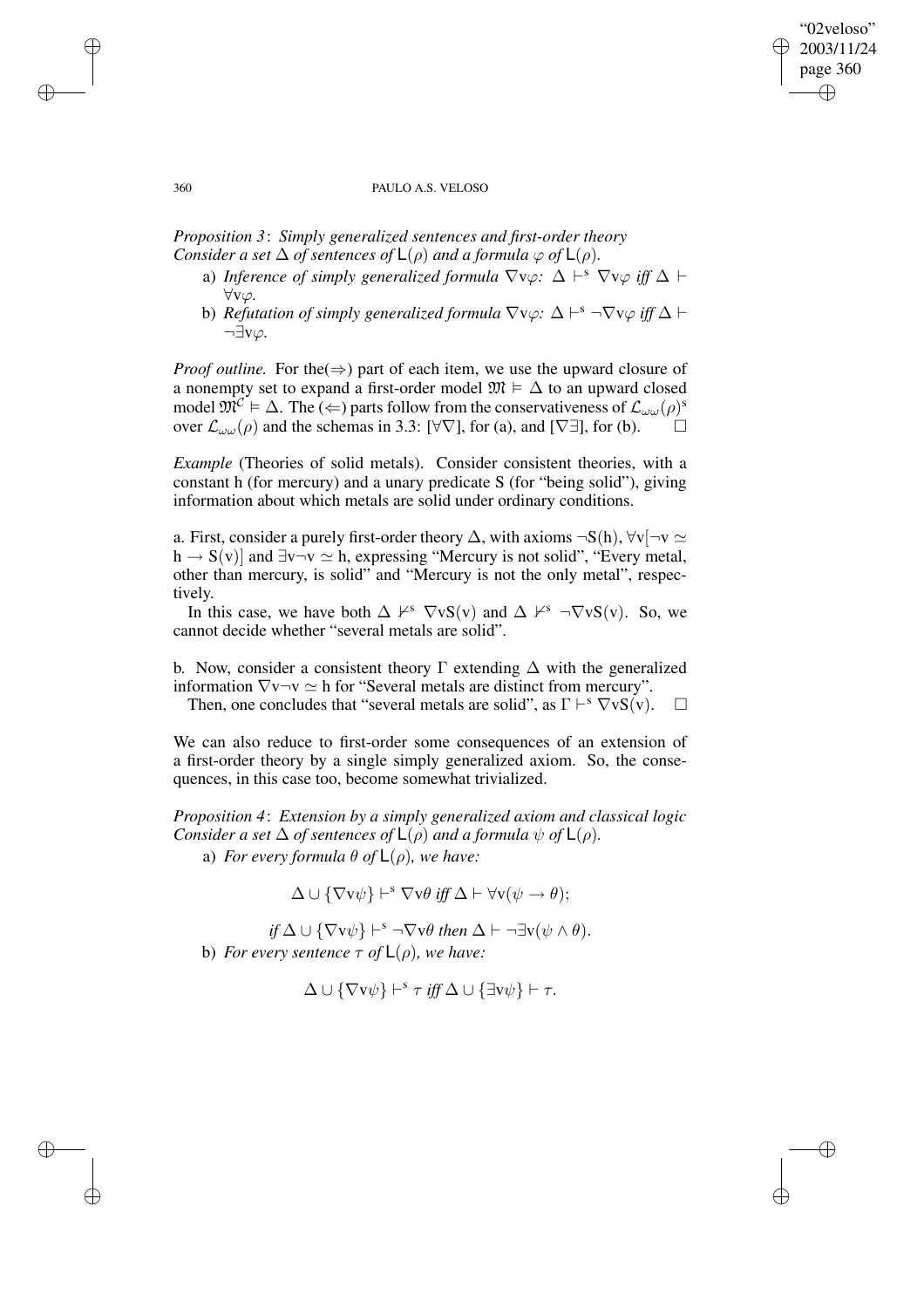✐

*Proof outline.* For item (a), we argue much as in the preceding result<sup>20</sup>. Item (b) follows from item (b) of the preceding result by contraposition.  $\Box$ 

As a simple example, consider purely first-order information about workers in a plant. Assume that one observes that "several workers are careless", expressed by  $\nabla vC(v)$ , and asks whether one can then conclude  $\nabla vA(v)$ , expressing "several workers are accident prone". One can infer this generalized assertion iff the first-order information entails the universal assertion  $\forall u[C(v) \rightarrow A(v)]$  i.e., "all careless workers are accident prone".

By examining more closely the expressive power of the generalized quantifier  $\nabla$ , one can see that the above reductions to classical logic fail for more complex sentences, such as  $\exists u \nabla v \ u \simeq v$  [23, 25].

### 5. *Relative Notions of 'Several'*

✐

✐

✐

✐

We shall now examine the idea of having a notion of 'several' relative to a universe: how it arises and is formulated, as well as some related issues.

We will first indicate how the proper expression of relative 'several' assertions brings about the idea of a notion of 'sizable' with respect to each universe, leading to its natural formulation in a sorted version of upward closed logic. Then, the need for establishing some connections while blocking others will lead to comparing such relative concepts. Finally, these ideas will be incorporated into a sorted framework for relative 'several'.

#### 5.1. *The need for relative 'several'*

Our generalized quantifier  $\nabla$  may exhibit somewhat unexpected behavior in some cases. We shall now examine these undesirable side-effects and propose a way to overcome this difficulty.

The generalized quantifier  $\nabla$  is meant to capture the idea of holding generally, i.e., for several objects of the universe. Sometimes we wish to express the idea of holding generally over a given subset of the universe, i.e., for several objects of a given sub-universe.

We now examine the expression of such relative several assertions.

On a universe B of birds, we express "Several birds fly" by  $\nabla v F(v)$ . How are we to express 'relative several' assertions, like "Several eagles have wings" or "Penguins generally have beaks"?

<sup>20</sup> For the ( $\Rightarrow$ ) parts, we use the upward closure of a nonempty set to expand a firstorder model  $\mathfrak{M} \models \Delta$  to an upward closed model  $\mathfrak{M}^{\mathcal{C}} \models \Delta$ . The  $(\Leftarrow)$  part follows from conservativeness and the schema  $[\rightarrow \nabla]$  in 3.3.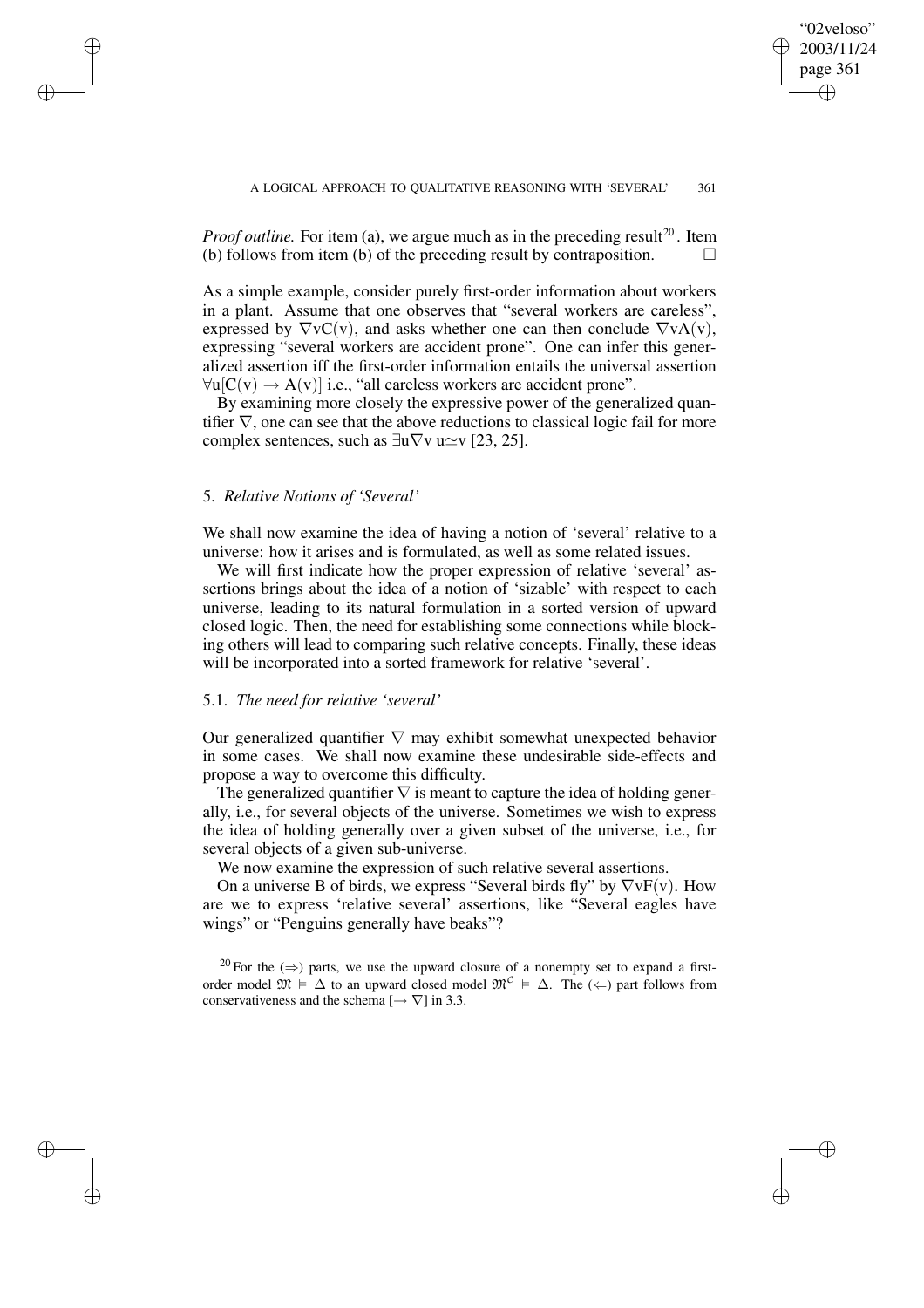### "02veloso" 2003/11/24 page 362 ✐ ✐

✐

✐

#### 362 PAULO A.S. VELOSO

By analogy with the classical quantifiers, relativization is an apparently natural suggestion, i.e., expressing "several M's are N's" by  $\nabla v \overline{M}(v) \rightarrow$  $N(v)$ ]. Unfortunately, relativization fails to provide an adequate way of expressing 'relative several' assertions, due to the behavior of the quantifier  $\nabla$ .

*Example* (Penguins and winged birds). Consider expressing the following facts on birds by relativization.

- "All penguins are winged birds" by  $\forall v[P(v) \rightarrow W(v)]$ .
- "Several winged birds fly" by  $\nabla v[W(v) \rightarrow F(v)]$ .

From these two sentences, one concludes  $\nabla v[P(v) \rightarrow F(v)]$ , which would be read as "Several penguins fly" or "Penguins generally fly".

Now, the two given premises appear to express reasonable facts. On the other hand, the conclusion, *as read*, is not so reasonable<sup>21</sup>. . — П

This example indicates that relativization fails to express the intended idea. The reason comes from neglecting the relative aspect.

For a generalized formula  $\nabla v[M(v) \rightarrow N(v)]$  the reading "several M's are N's" is not appropriate. For, one must bear in mind that what this does assert is "for several *birds* b, if M(b) then N(b)". Indeed, given the (classical) meaning of the conditional, sentence  $\nabla v[P(v) \rightarrow \neg F(v)]$  means that the set P ∩ F of flying penguins is a small set of *birds* (rather than of *penguins*). Thus, the change in context [17 (p. 166), 2 (p. 217)] is not reflected. This question also appears to be connected to the so-called "Confirmation Paradox" in Philosophy of Science  $[10]^{22}$ .

A natural approach to overcome this problem, thereby expressing 'relative several' assertions, rests on relative notions of 'sizable': each universe has its own relative notion of sizable subsets. This idea may be formulated by giving an upward closed family  $C_V$  over each given universe V.

With relative notions of 'sizable', we can express "Several M's are N's" as the  ${m \in M : N(m)}$  is a sizable set of M's more precisely by  $M \cap N \in \mathcal{C}_M$ .

✐

✐

✐

<sup>&</sup>lt;sup>21</sup> One can consistently hold that "Several winged birds fly", "All penguins are winged birds" and "Several penguins do not fly" (or even "No penguin flies"). Apparently, the set of penguins, being a rather small set of winged birds, does not constitute a sizable set of exceptions to the belief that several winged birds fly.

 $22$  An example of this paradox is: each flying eagle is considered as evidence in favor of "eagles fly", whereas a non-flying non-eagle is not, even though "eagles are fliers" and "non-fliers are non-eagles" are logically equivalent. In our case, "several eagles are fliers" and "several non-fliers are non-eagles" appear to involve distinct contexts, namely eagles and non-fliers, respectively.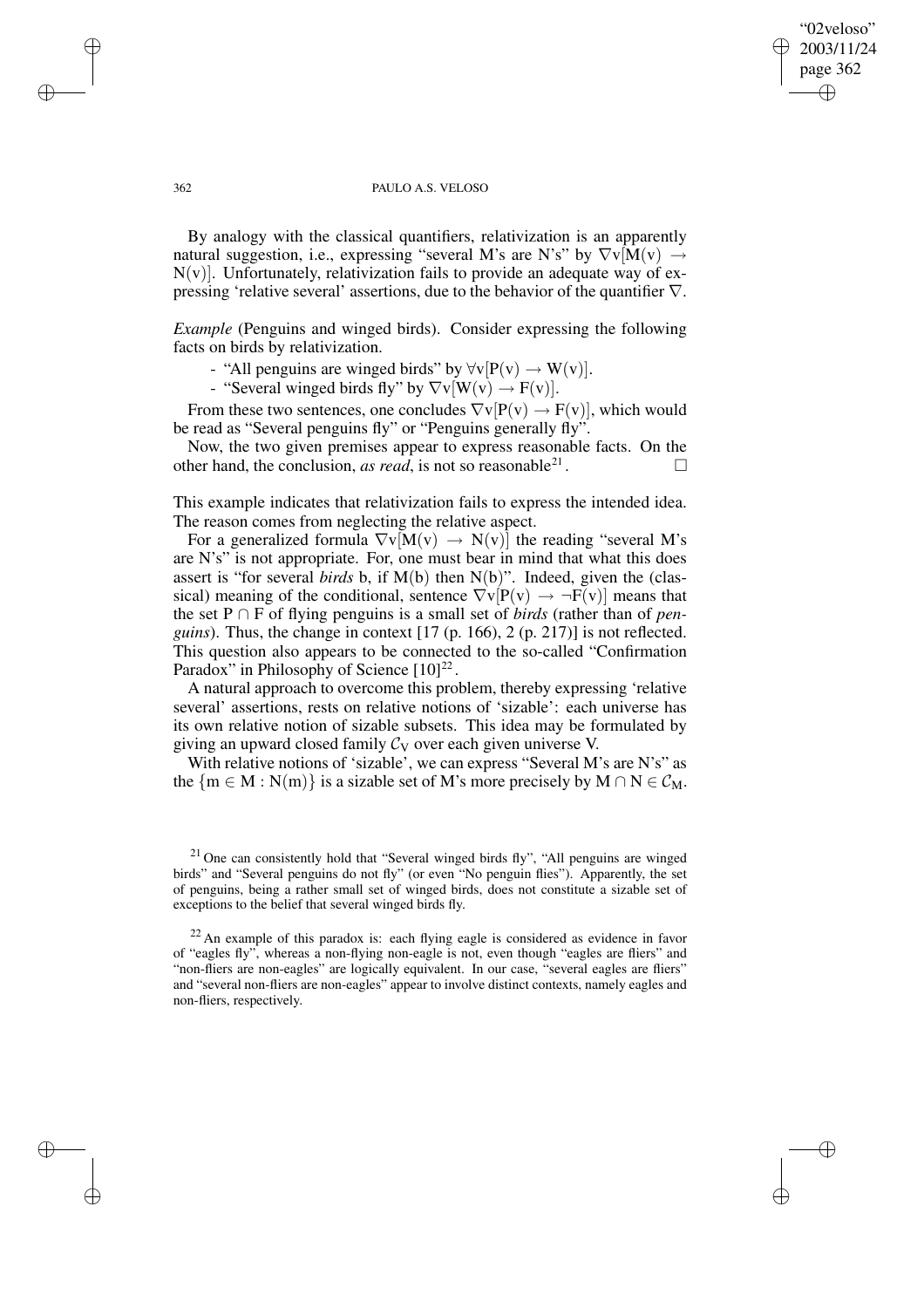✐

Thus, we can also distinguish, say, "Several eagles fly" from "Several penguins fly", since the former becomes  $E \cap F \in C_E$ , whereas the latter is expressed by  $P \cap F \in C_P$ .

Having in mind postulate (V) in 2.2, we shall sometimes write M  $\cap$  N  $\in$  $C_M$  as M ∩ N  $\approx$  M to suggest the reading "M ∩ N 'as sizable as' M".

# 5.2. *Sorted upward closed logic*

✐

✐

✐

✐

A many-sorted approach can provide a framework for formulating the idea of distinct notions of 'sizable' for the universes, where one assigns upward closed families corresponding to these relative notions of sizable.

We shall now examine sorted versions of upward closed logic. The basic idea is relativizing to sorts the previous (unsorted) concepts.

We consider many-sorted signatures, where the extra-logical symbols, as well as variables, come classified according to sorts [8]. Quantifiers are relativized to sorts, as expressed in the formation rules:

• for each variable v over sort s, if  $\varphi$  is a formula in  $L^{\nabla}(\rho)$ , then so are  $(\forall v : s) \varphi$ ,  $(\exists v : s) \varphi$  and  $(\nabla v : s) \varphi$ .

An *upward closed structure*  $\mathfrak{M}^{\mathcal{C}}$  for S-sorted signature  $\rho$  is an expansion of an S-sorted first-order structure  $\mathfrak{M}$  for  $\rho$ , obtained by assigning to each sort s of signature  $\rho$  a proper upward closed family  $C_s$  over the universe  $\mathfrak{M}[s]$ of sort s (giving the sizable subsets of  $\mathfrak{M}[s]$ ).

The extension of *satisfaction* becomes relativized to sorts accordingly:

 $(\models^{\nabla})_s$  for a generalized formula  $(\nabla v : s)\varphi$ , we define  $\mathfrak{M}^{\mathcal{C}} \models (\nabla v : s)\varphi[s]$ iff the set  $\{m \in \mathfrak{M}[s] : \mathfrak{M}^{\mathcal{C}} \models \varphi[\mathfrak{s}(v \mapsto m)]\}$  belongs to the family  $\mathcal{C}_s \subseteq$  $\wp(\mathfrak{M}[s]).$ 

The upward closed *axiom schemas* in the set  $B<sup>s</sup>(\rho)$  become sorted as well:

 $[\forall \nabla]_{\text{s}} \; : (\forall \text{v} : \text{s}) \varphi \rightarrow (\nabla \text{v} : \text{s}) \varphi,$  $\left[ \rightarrow \nabla \right]_{\text{s}}: (\forall \text{v}: \text{s})(\psi \rightarrow \theta) \rightarrow [(\nabla \text{v}: \text{s})\psi \rightarrow (\nabla \text{v}: \text{s})\theta)],$  $[\nabla \exists]_s : (\nabla v : s) \varphi \rightarrow (\exists v : s) \varphi,$  $[\nabla \nu]_{\rm s}$  :  $(\nabla \nu : {\rm s})\varphi \rightarrow (\nabla {\rm u} : {\rm s})\varphi [{\rm v} := {\rm u}]$ , for a new u.

Much as in classical first-order logic, the sorted and unsorted versions are very similar. So, soundness and completeness carry over to the sorted version, by relativizing to sorts the previous arguments. For completeness, the witnesses introduced for the existential quantifiers inherit the corresponding sorts and we thus have sorted families of sizable subsets.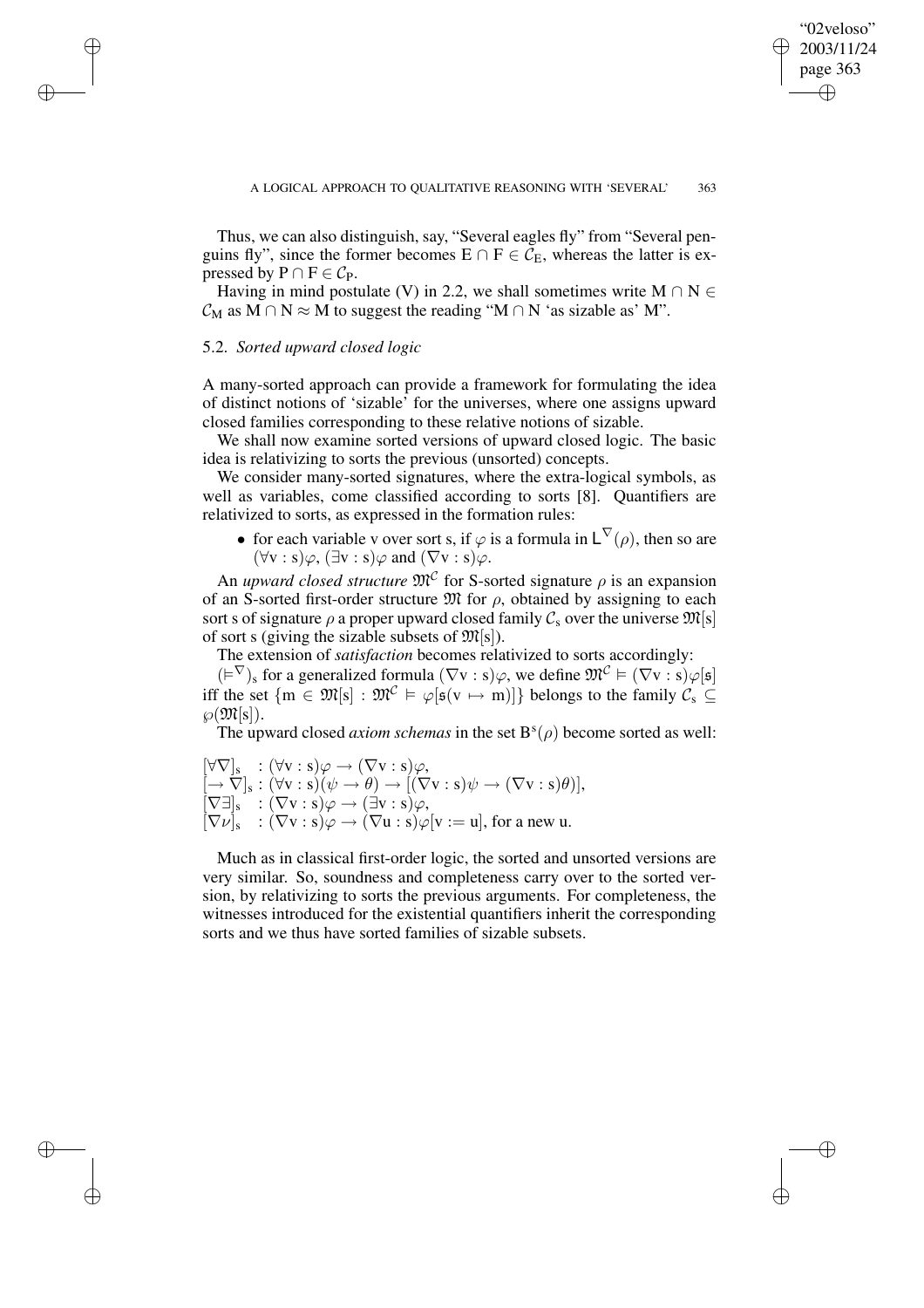#### 364 PAULO A.S. VELOSO

"02veloso" 2003/11/24 page 364

✐

✐

✐

✐

### 5.3. *Comparing relative notions*

We now take a closer look at the proposal of employing distinct notions of sizable subsets. We shall now examine how the need for establishing some connections while blocking others leads to comparing relative notions of sizable sets. We shall first introduce the ideas and examine some of their features by using variations of the previous examples. In the next section, we shall formulate these ideas precisely in sorted upward closed logic.

The next example shows how some (undesired) conclusions can be blocked.

*Example* (Birds and penguins with unrelated sizable sets). Given that "All penguins are birds", i.e.,  $P \subseteq B$ , consider the following assertions.

- 1. "Several birds fly" (the flying birds form a sizable set of *birds*): B ∩  $F \in \mathcal{C}_B$ .
- 2. "Several penguins fly" (the flying penguins form a sizable set of *penguins*):  $P \cap F \in C_P$ .
- 3. "Several penguins fail to fly" (the non-flying penguins form a sizable set of *penguins*):  $P - F \in C_P$ .
- 4. "Several birds fail to fly" (the non-flying birds form a sizable set of *birds*):  $B - F \in C_B$ .

Now, neither 1 entails 2 (as the non-penguins may form a sizable set of birds) nor does 3 entail 4 (as the *penguins* may very well fail to be a sizable set of *birds*), if the notions of sizable subsets are not related<sup>23</sup>. . — П

This example illustrates the idea of independent notions of sizable subsets. It is this independence that blocks the undesired conclusions $^{24}$ .

The next example illustrates how some (desired) conclusions can be achieved.

*Example* (Birds and winged birds with related sizable sets). Given a universe B of birds, let  $W \subseteq B$  be the sub-universe of winged birds. Consider the following assertions.

- 1. "Several birds fly", as before:  $B \cap F \in C_B$  or  $B \cap F \approx B$ .
- 2. "Several winged birds fly", i.e., the flying winged birds form a sizable set of *winged birds*: W  $\cap$  F  $\in$   $\mathcal{C}_W$  or W  $\cap$  F  $\approx$  W.

<sup>23</sup> We may even have  $P \cap F = \emptyset$  and  $B \cap F = B - P$ ; then  $B - F = P = P - F$ . Now, we may also have  $B - P \in C_B$  (so, 1 holds and 2 does not hold) and  $P \notin C_B$  (so, 3 holds and 4 does not hold), if the notions of sizable subsets are not related.

 $24$  If few birds are penguins, then one expects the penguins to have little impact on the likelihood of birds flying.

✐

✐

✐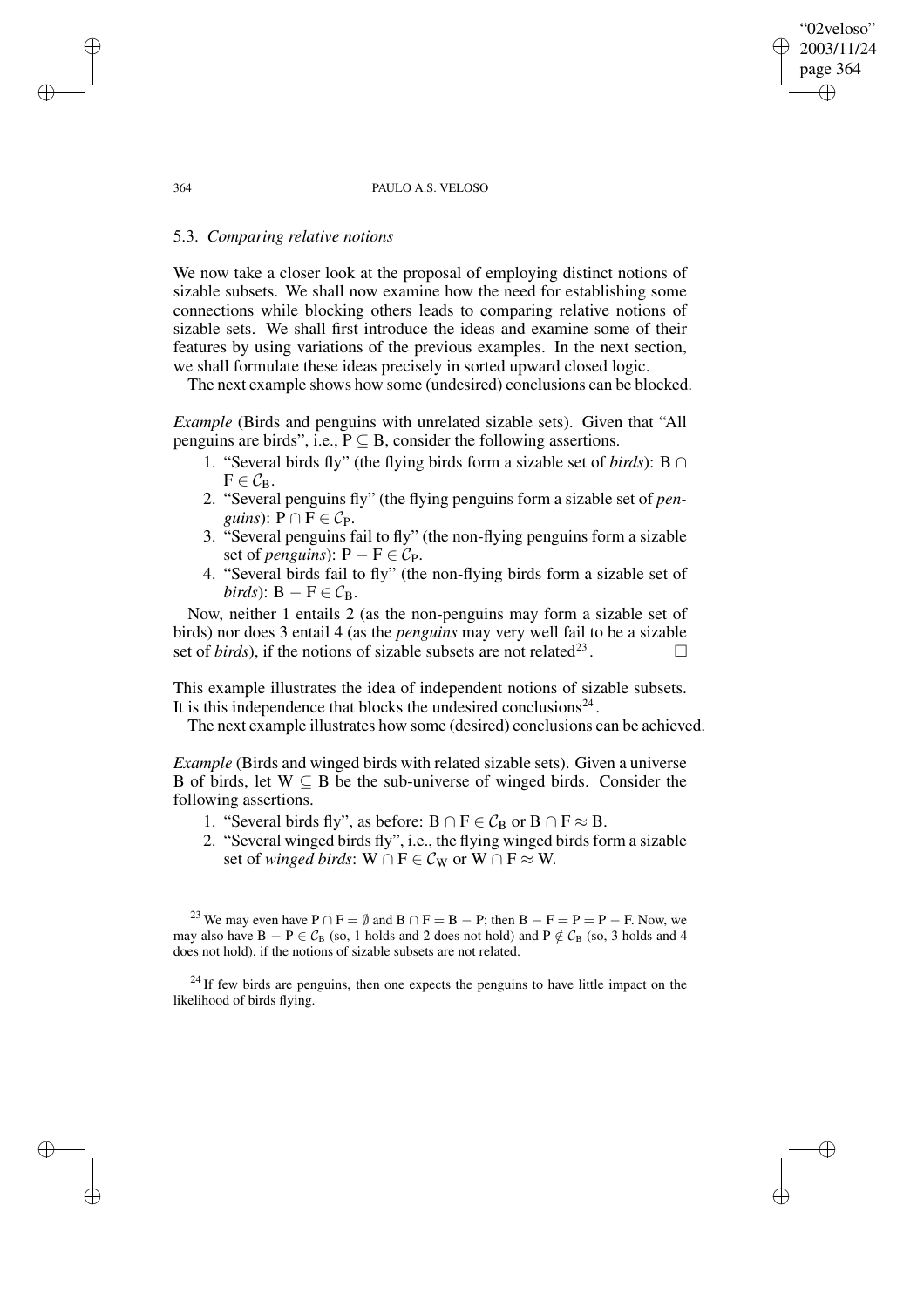✐

Now, both assertions seem reasonable. In fact, one would expect them to be connected (apparently, due to some strong link between the universes).

To see how these assertions can be connected, we examine some coherent transfer principles, relating notions of sizable subsets.

First, consider the following downward transfer principle

✐

✐

✐

✐

- for every subset Y  $\subseteq$  B: if Y  $\approx$  B (Y  $\in$   $\mathcal{C}_{\text{B}}$ ), then W  $\cap$  Y  $\approx$  W (W  $\cap$  $Y \in C_W$ ).

In the presence of this downward principle, 2 follows from 1.

Now, consider the following upward transfer principle

- for every subset  $Y \subseteq B$ : if  $W \cap Y \approx W$  ( $W \cap Y \in C_W$ ), then  $Y \approx B$  $(Y \in C_{\mathbf{B}}).$ 

In the presence of this upward principle, 1 follows from 2.  $\Box$ 

This example illustrates the idea of notions of sizable subsets related by coherent transfer principles. Such coherent principles relate families of sizable subsets, thereby enabling relative assertions to be transferred.

A question that remains is when is it reasonable to assume such coherent transfer of sizable subsets. This situation can be clarified as follows.

Given  $S \subseteq T$  and an upward closed family  $C_S$  over S, consider the *relativizable family*  ${}^{T}C_{S} = \{ Y \subseteq T : S \cap Y \in C_{S} \}^{25}$ . Then, we can state our transfer principles as follows

 $u$ pward *transfer principle*:  ${}^{T}\mathcal{C}_{\mathrm{S}}\subseteq\mathcal{C}_{\mathrm{T}};$ 

*downward transfer principle:*  $C_T \subseteq T C_S$ .

Necessary conditions for these inclusions are  $S \in C_T$  and  $(T - S) \notin C_T$ , respectively.

Sufficient conditions for adopting such coherent transfer principles fall outside the realm of our logic for 'several'<sup>26</sup>. Some intuitive explanations towards their plausibility can be given by means of sizes and relative frequencies<sup>27</sup>. In the next section, we shall formulate these coherent transfer

<sup>25</sup> Given a proper upward closed family  $C_S$  over a sub-universe S  $\subseteq$  T, its relativizable family <sup>T</sup>C<sub>S</sub> is an upward closed family C<sub>S</sub> over T, such that  $(T - S) \notin {}^{T}C_{S}$  and  $S \in {}^{T}C_{S}$ .

 $26$  This is due to the relative character of sizable as carrying considerable importance, as illustrated in the example in note 6 in 2.1.

 $27$  For instance, consider the preceding example of birds and winged birds with related sizable sets. The ratio between the likelihoods  $| B \cap F | / | B |$ , of birds flying, and  $|W\cap F| / |W|$ , of winged birds flying, will be at least  $|W| / |B|$ ; so  $|B\cap F| / |B|$  will be high if both  $|W \cap F| / |W|$  and  $|W| / |B|$  are high. Also, the difference between the sizes  $\overline{B} \cap F$ , of the set of flying birds, and  $\overline{W} \cap F$ , of the set of flying winged birds, will be at most  $| B - W |$ , so  $| W \cap F |$  will be reasonably high if  $| B \cap F |$  is high and  $| B - W |$ not high.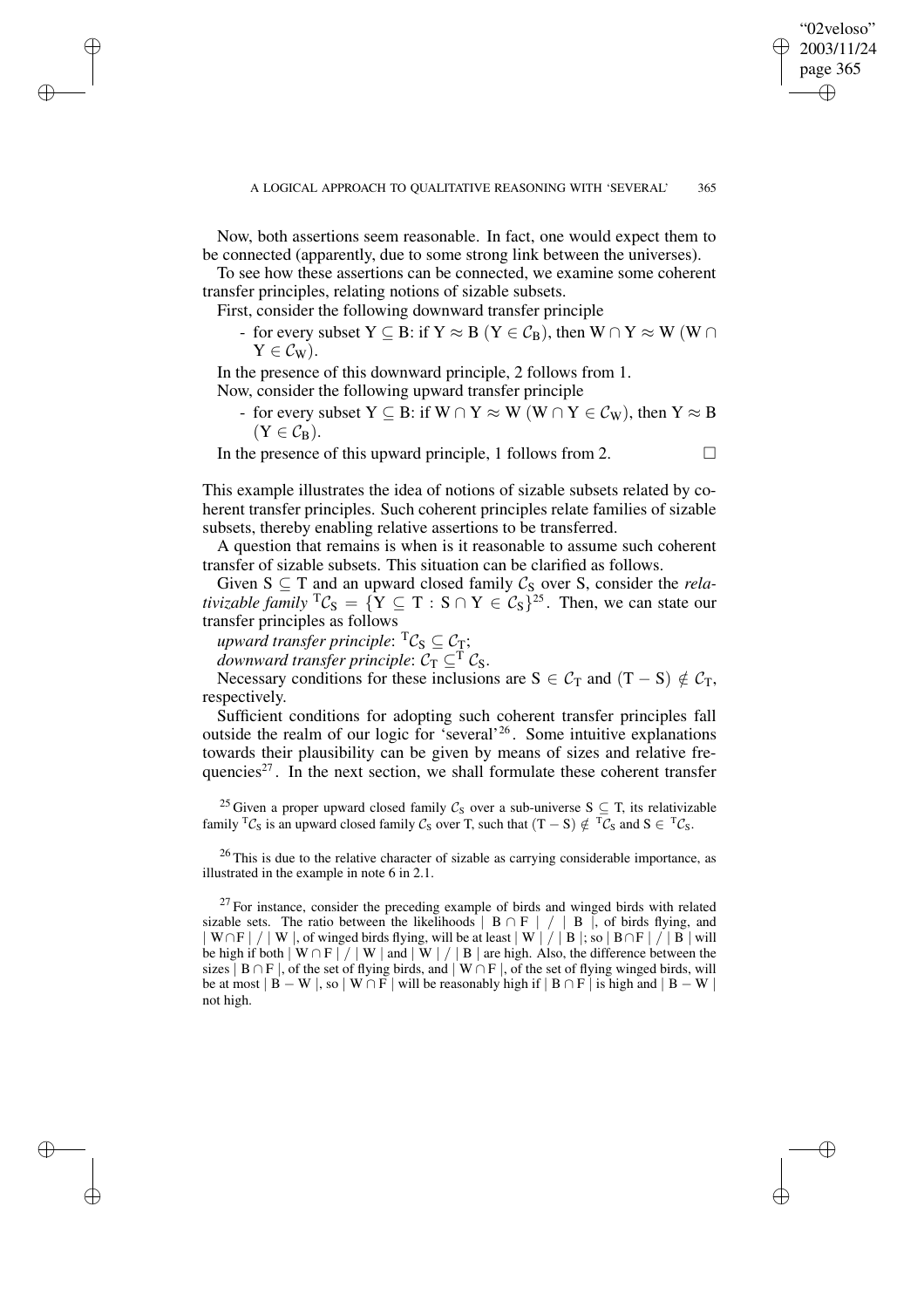### "02veloso" 2003/11/24 page 366 ✐ ✐

✐

✐

#### 366 PAULO A.S. VELOSO

principles precisely in sorted upward closed logic and examine more closely the impact of their adoption.

# 5.4. *Sorted framework for relative 'several'*

We shall now consider comparison of universes, with distinct notions of sizable subsets, in a sorted framework. We shall examine how to formulate some ideas related to sub-universes and coherent transfer in this approach.

In our sorted framework, sorts are unrelated: we have equality only over a sort, rather than between distinct sorts. Nevertheless, we can express some relationships among sorts by means of appropriate injections. The idea is that an injection i from s to t establishes a bijection from its domain s onto its image i[s], the latter being a subset of t. Also, the distinction between a set  $Z \subseteq$  t and its pre-image  $i^{-1}[Z]$  is confined to the non-image  $t - i[s]$ .

To express that sort s is a subsort of sort t, were sort to a unary function i from s to t together with an axiom asserting its injectivity [14]. This gives transitivity of subsorts. We can now formulate our previous coherent transfer principles under an injection i : s  $\rightarrow$  t for a subset Z  $\subseteq$  t as follows

- *forward transfer principle*: for a subset  $Z \subseteq t$ ,  $Z \in C_t$  whenever  $i^{-1}[Z] \in \mathcal{C}_s,$
- *backward transfer principle*: for a subset  $Z \subseteq t$ ,  $i^{-1}[Z] \in C_s$  whenever  $Z \in \mathcal{C}_{t}.$

Necessary conditions for these principles are  $i[s] \in C_t$  and  $t - i[s] \notin C_t$ , respectively.

Now, given i : s  $\rightarrow$  t and formula  $\varphi(z)$  with variable z over t, we can express:

- several objects of t are in the image of i (i.e., i[s]  $\in C_t$ ) by ( $\nabla z$ : t)( $\exists x : s$ ) $z \simeq i(x)$ ,
- it is not the case that several objects of t fail to be in the image of i  $(i.e., t - i[s] \notin C_t)$  by  $\neg(\nabla z : t) \neg (\exists x : s) z \simeq i(x),$
- several objects of t have property  $\varphi$  by  $(\nabla z : t) \varphi(z)$ ,
- several objects of s map to objects with property  $\varphi$  by  $(\nabla x : s)\varphi(i(x))$ .

This leads to the following coherent transfer schemas:

- *forward transfer schema* [s  $\stackrel{i}{\longrightarrow}$  t :  $\nabla$ ], with the instances

$$
\begin{array}{rcl} (s \xrightarrow{i} t : \varphi) & : & (\nabla z : t)(\exists x : s)z \simeq i(x) \\ & & \to [(\nabla x : s)(\varphi[z := i(x)]) \to (\nabla z : t)\varphi]; \end{array}
$$

✐

✐

✐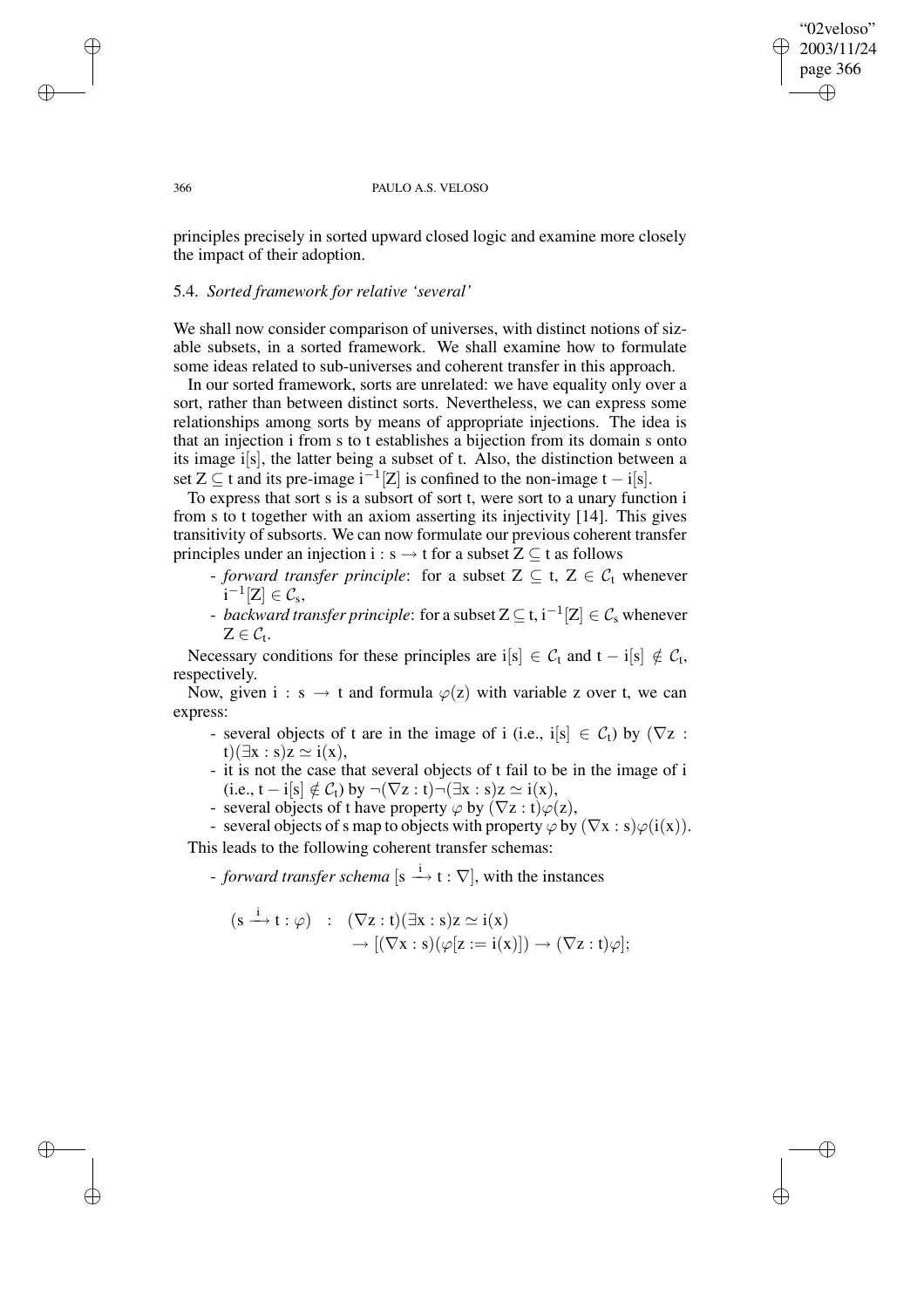✐

- *backward transfer schema* [s <sup>i</sup> ←− t : ∇], with the instances

$$
\begin{array}{rcl} (s \stackrel{i}{\leftarrow} t : \varphi) & : & \neg(\nabla z : t) \neg (\exists x : s) z \simeq i(x) \\ & \longrightarrow [(\nabla z : t) \varphi \rightarrow (\nabla x : s) (\varphi [z := i(x)]). \end{array}
$$

Let us now examine versions of our previous examples in this sorted formulation. Recall that we formulate subsorts by means of injections.

*Example* (Sorted birds and winged birds). Consider sorts b (for birds) and w (for winged birds), as well as a unary predicate F (for flies) over sort b.

Consider the theory Γ, with j : w  $\rightarrow$  b and the three axioms

- $(\forall x', x'': w)[j(x') \simeq j(x'') \rightarrow x' \simeq x'']$  {"all winged birds are birds"};
- $-(\nabla z : b)(\exists x : w)z \simeq j(x)$  {"several birds have wings"},
- $\neg(\nabla z : b)\neg(\exists x : w)z \simeq j(x)$  {"it is not the case that several birds" are wingless"}.

Consider also the following sentences

✐

✐

✐

✐

- $(\nabla z : b)F(z)$  {"several birds fly"},
- $-(\nabla x : w)F(j(x))$  { "several winged birds fly" }.

a. First, in the extension  $\Gamma_f = \Gamma \cup [w \stackrel{j}{\longrightarrow} b : \nabla]$  of  $\Gamma$  by the addition of the forward transfer schema, the instance  $(w \rightarrow b : F(z))$  yields  $(\nabla x : w)F(j(x)) \rightarrow (\nabla z : b)F(z)$ . So, since the winged birds form a sizable set of birds, "generally flying" is inherited upwards.

b. In the extension  $\Gamma_b = \Gamma \cup [w \stackrel{j}{\leftarrow} b : \nabla]$  of  $\Gamma$  by the addition of the backward transfer schema, the instance  $(w \stackrel{j}{\leftarrow} b : F(z))$  yields  $(\nabla z : b)F(z) \rightarrow$  $(\nabla x : w) F(j(x))$ . So, since the wingless birds are not a sizable set of birds, "generally flying" is inherited downwards.

c. Hence, in the common extension  $\Gamma_f \cup \Gamma_b$ , we have  $(\nabla z : b)F(z) \leftrightarrow$  $(\nabla x : w)F(j(x))$ , i.e. the equivalence between "several birds fly" and "several winged birds fly", showing that "generally flying" is inherited both ways.  $\square$ 

The next example illustrates how the application of the transfer schemas hinges on their antecedents, thereby providing ways to control their impact.

*Example* (Sorted birds and penguins). Consider sorts b (for birds) and p (for penguins), as well as a unary predicate F (for flies) over sort b.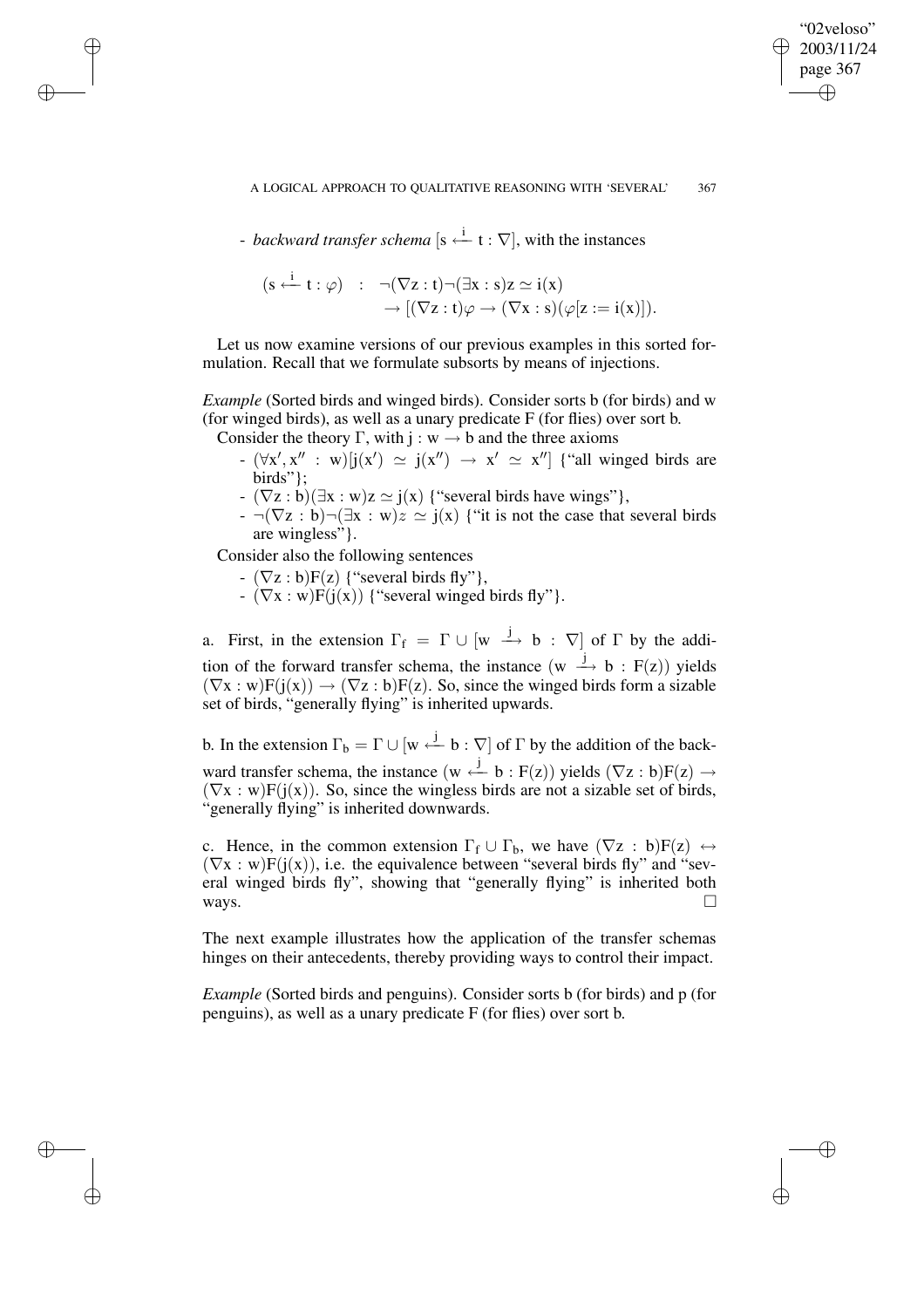### "02veloso" 2003/11/24 page 368 ✐ ✐

✐

✐

#### 368 PAULO A.S. VELOSO

Consider the theory  $\Delta$ , with k : p  $\rightarrow$  b and the following axiom -  $(\forall y', y'': p)[k(y') \simeq k(y'') \rightarrow y' \simeq y'']$  {"all penguins are birds"}.

a. First, given the sentence  $(\nabla x : p) \neg F(k(y))$  {"several penguins do not fly"}, form the extension  $\Delta' = \Delta \cup \{(\nabla x : p) \neg F(k(y))\} \cup [p \stackrel{k}{\longrightarrow} b : \nabla]$  of ∆.

We then have  $\Delta' \vdash^s (\nabla z : b)(\exists y : p)z \simeq k(y) \rightarrow (\nabla z : b)\neg F(z)$ . So, if we assume that the penguins form a sizable set of birds, we will have several birds not flying; but otherwise this conclusion is not forced upon us:  $\Delta' \nvDash^s (\nabla z : b) \neg F(z).$ 

b. Now, given the sentence  $(\nabla z : b)F(z)$  {"several birds fly"}, form the extension  $\Delta'' = \Delta \cup \{(\nabla z : b)F(z)\} \cup [p \stackrel{k}{\leftarrow} b : \nabla]$  of  $\Delta$ .

We then have  $\Delta'' \mapsto \neg(\nabla z : b) \neg(\exists y : p) z \simeq k(y) \rightarrow (\nabla x : p)F(k(y)).$ So, if we accept that the non-penguins do not form a sizable set of birds, we will have several penguins flying, but otherwise we do not have to accept this conclusion:  $\Delta'' \nvdash^s (\nabla x : p) \overline{F}(k(y)).$ 

These examples illustrate how the coherent transfer schemas can provide uniform control based on the relative importances of the sorts.

In the sorted framework for 'several', we consider sorted theories specified by a union  $\Omega = \Gamma \cup \Sigma \cup \Delta$  of sets of axioms, where  $\Sigma$  codes (basically syntactical) subsort information,  $\Delta$  gives coherent transfers between some subsorts<sup>28</sup>, and  $\Gamma$  expresses the remaining available knowledge. We thus have  $\Omega \vdash^s \tau$  iff  $\Omega \models^c \tau$ .

# 6. *Conclusions*

We have examined logical systems with generalized quantifiers over upward closed families, which provide rigorous bases for qualitative reasoning with vague notions often rendered as 'several' or 'many'. The unsorted logical system is a conservative extension of classical first-order logic, with which it shares various properties. More interesting situations, however, require assertions relative to several universes, leading to the ideas of 'relative several' and to our sorted framework for them.

<sup>28</sup> As mentioned before, such decisions involve extra-logical considerations and are outside the realm of our logic for 'several'.

✐

✐

✐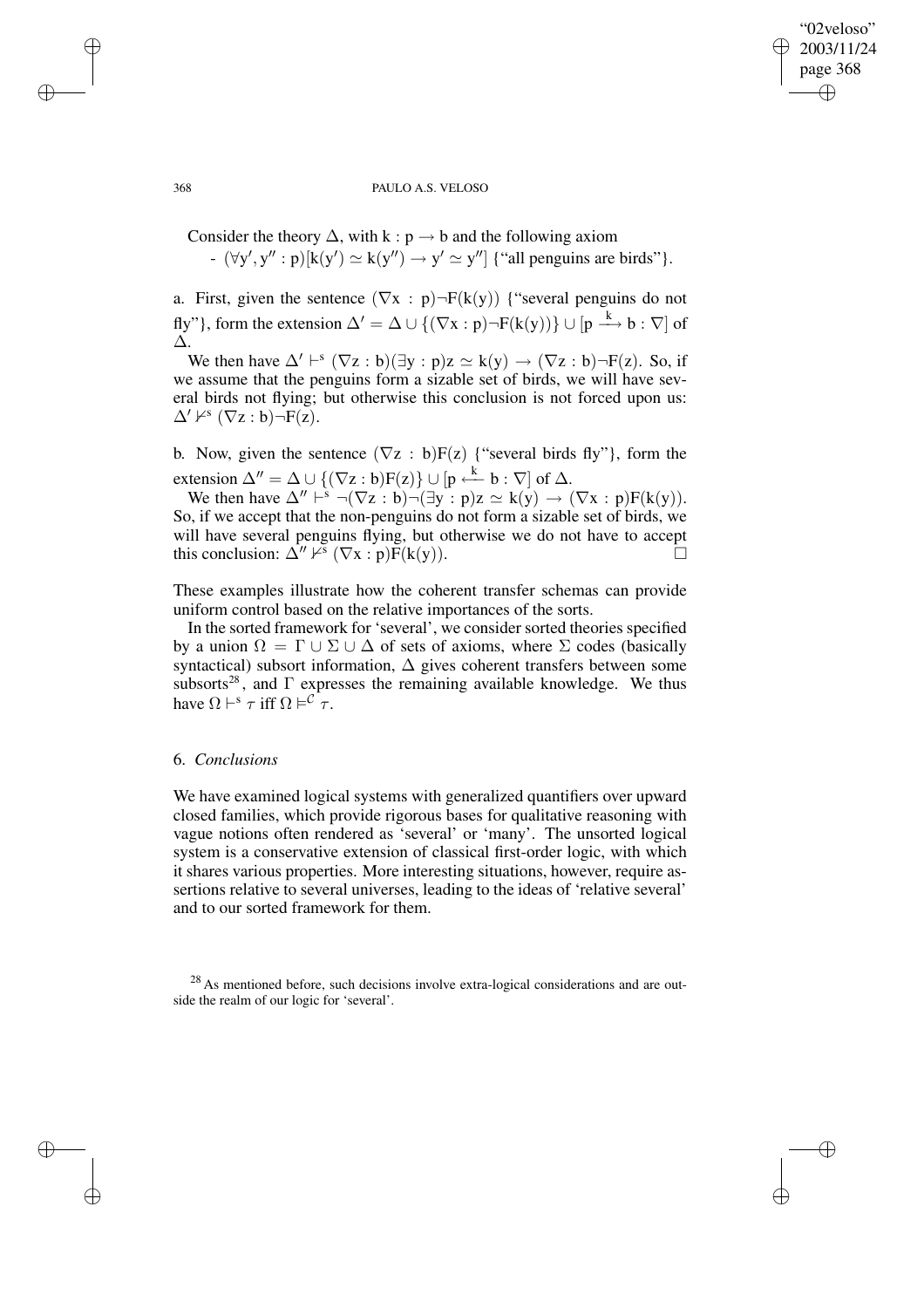✐

We can similarly introduce generalized quantifiers for the dual notion of 'negligible'. Modal versions of these logics can also be contemplated $2^9$ .

✐

✐

✐

✐

These logical systems, though related to default logics, are quite different, both technically and in terms of intended interpretations [18]. Our upward closed logic belongs to a family of closely related systems with generalized quantifiers for qualitative reasoning about vague notions [9, 4], including one with filters, for 'most', and one with ultrafilters  $[22, 23]^{30}$ .

These systems, which are undergoing further investigation [25], appear to have some interesting connections with fuzzy logic  $[26]$ <sup>31</sup> as used in expert systems [21], natural language [2, 15] and empirical reasoning [10]. Such connections suggest the possibility of other applications [5, 22, 25].

# ACKNOWLEDGEMENTS

Research reported herein has received partial financial support from the Brazilian National Research Council (CNPq grant 301163/91-0). The author is indebted to a referee for helpful comments.

> Federal Univ. Rio de Janeiro, Inst. Mathematics and COPPE-UFRJ (PESC)

# **REFERENCES**

- [1] Barwise, J. (ed.) Handbook of Mathematical Logic. North-Holland, Amsterdam, 1977.
- [2] Barwise, J. and Cooper, R. Generalized quantifiers and natural language. *Linguistics and Philosophy*, 4, 159–219, 1981.
- [3] Barwise, J. and Feferman, S. *Model-Theoretic Logics.* Springer-Verlag, New York, 1985.

<sup>29</sup> We may consider modal versions of these generalized quantifiers for expressing that a formula holds at several worlds (e.g., at several instants) or that a formula holds at several worlds among those accessible from the present world.

<sup>30</sup> These three logics form an increasing chain. Filter logic is appropriate, for instance, for dealing with a notion of 'typical' [25]. The formulation of the coherent transfer principles in section 5 can be considerably simplified in filter and ultrafilter logics [5, 22]. There are also other related versions of these logics, conceived with the aim of capturing similar notions [4, 9].

<sup>31</sup> For instance, we may express a fuzzy notion like 'quite tall' by "taller than several people".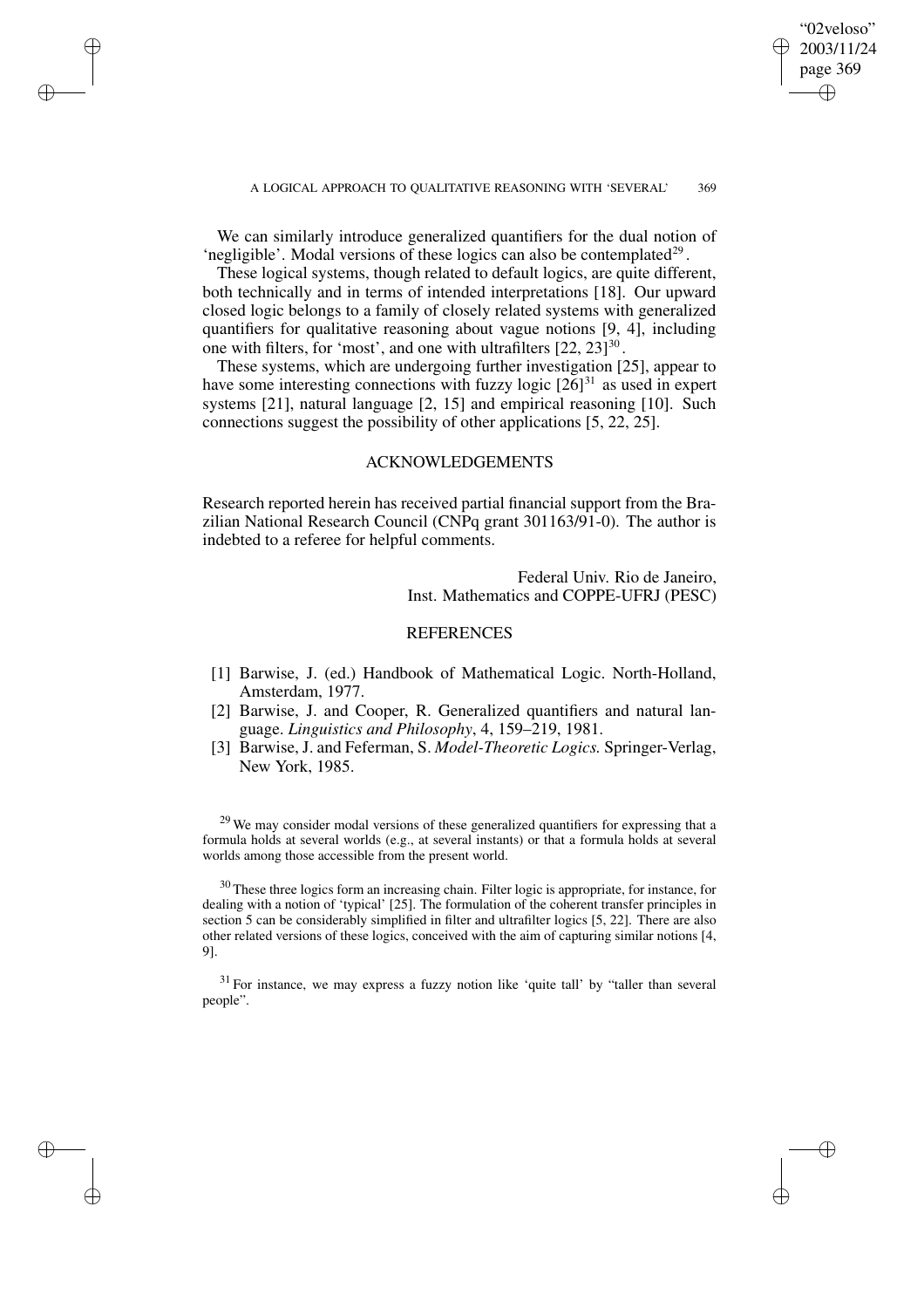#### 370 PAULO A.S. VELOSO

"02veloso" 2003/11/24 page 370

✐

✐

✐

✐

- [4] Carnielli, W.A. and Grácio, M.C.G. Modulated logics and uncertain reasoning. *Proc. Kurt Gödel Colloquium*, Barcelona, 2000 (to appear).
- [5] Carnielli, W.A. and Veloso, P.A.S. Ultrafilter logic and generic reasoning. In Gottlob, G., Leitsch, A. and Mundici, D. (eds.) *Computational Logic and Proof Theory* (5th Kurt Gödel Colloquium KGC '97) {LNCS 1289}: 34–53, Springer-Verlag, Berlin, 1997.
- [6] Chang, C.C. and Keisler, H.J. *Model Theory.* North-Holland, Amsterdam, 1973.
- [7] Ebbinghaus, H.-D., Flum, J. and Thomas, W. *Mathematical Logic.* Springer-Verlag, Berlin, 1984.
- [8] Enderton, H.B. *A Mathematical Introduction to Logic.* Academic Press; New York, 1972.
- [9] Grácio, M.C.G. *Lógicas Moduladas e Raciocínio sob Incerteza.* D.Sc. diss., UNICAMP, Campinas, Oct. 1999.
- [10] Hempel, C. *Aspects of Scientific Explanation and Other Essays in the Philosophy of Science.* Free Press, New York, 1965.
- [11] Henkin, L. The completeness of the first-order functional calculus. *J. Symbolic Logic*, 14: 159–166, 1949.
- [12] Keisler, H.J. Logic with the quantifier 'there exist uncountably many'. *Annals Math. Logic*, 1: 1–93, 1970.
- [13] Lindström, P. On extensions of elementary logic. *Theoria*, 35: 1–11, 1966.
- [14] Meré, M.C. and Veloso, P.A.S. Definition-like extensions by sorts. *Bull. IGPL*, 3(4): 579–595, 1995 {Preliminary version: On extensions by sorts. PUC-Rio, Dept. Informática, Res. Rept. MCC 38/92, 1992}.
- [15] Montague, R. *Formal Philosophy: selected papers.* Yale Univ. Press, New Haven, 1974.
- [16] Mostowski, A. On a generalization of quantifiers. *Fund. Mathem.*, 44: 12–36, 1957.
- [17] Peterson, P.L. On the logic of 'few', 'many', and 'most'. *Notre Dame J. Formal Logic*, 20(1): 155–179, 1979.
- [18] Sette, A.M., Carnielli, W.A. and Veloso, P.A.S. An alternative view of default reasoning and its logic. In Haeusler, E.H. and Pereira, L.C. (eds.) *Pratica: Proofs, Types and Categories*: 127–158, PUC-Rio, Rio de Janeiro, 1999.
- [19] Sgro, J. Completeness theorems for topological models. *Ann. Math. Logic*, 11: 173–193, 1977.
- [20] Shoenfield, J.R. *Mathematical Logic.* Addison-Wesley, Reading, 1967.
- [21] Turner, W. *Logics for Artificial Intelligence.* Ellis Horwood, Chichester, 1984.
- [22] Veloso, P.A.S. On ultrafilter logic as a logic for 'almost all' and 'generic' reasoning. COPPE-UFRJ PESC, Res. Rept. ES-488/98, Rio de Janeiro, 1998.

✐

✐

✐